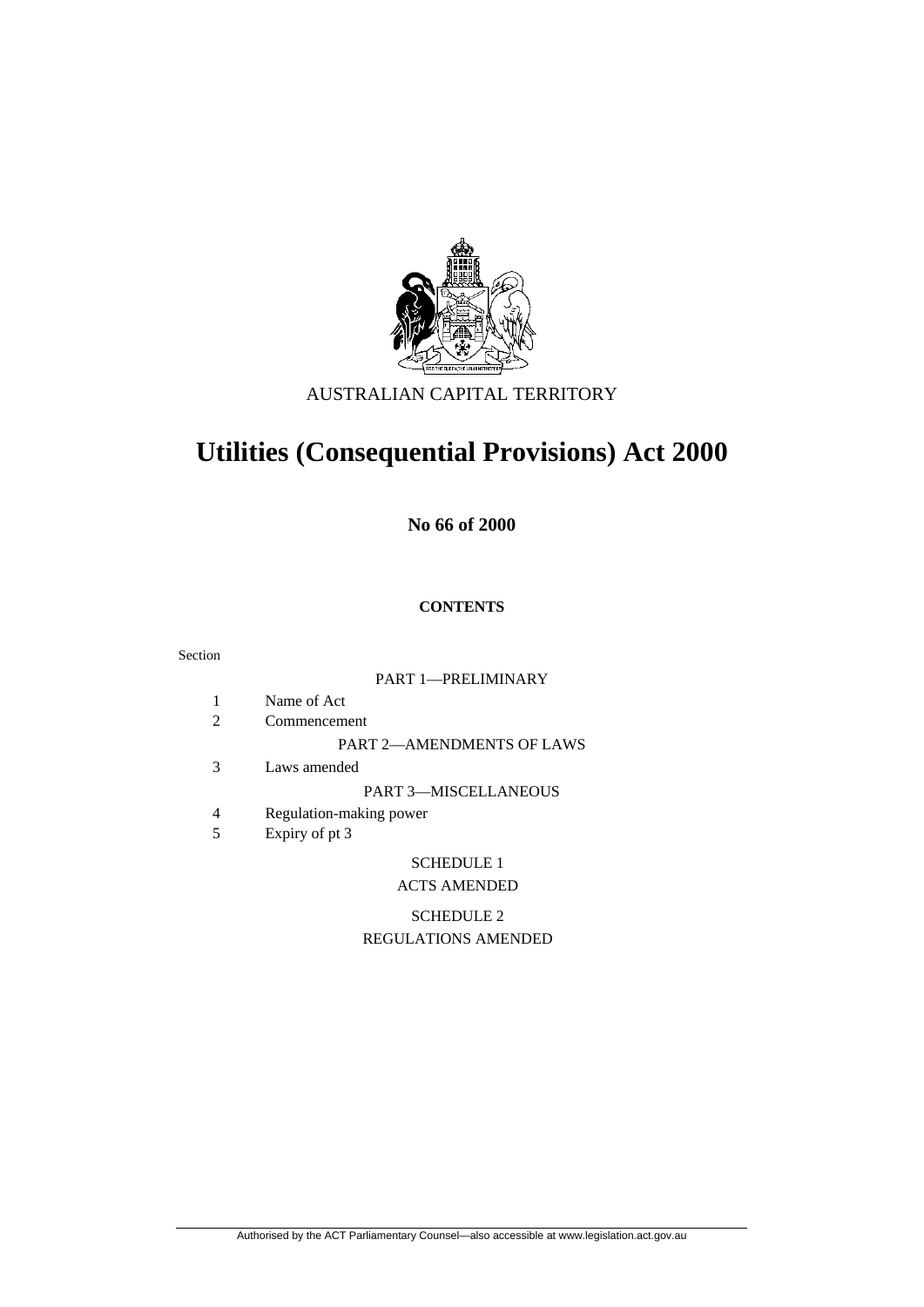

AUSTRALIAN CAPITAL TERRITORY

# **Utilities (Consequential Provisions) Act 2000**

**No 66 of 2000** 

## **An Act to make certain provisions consequent on the enactment of the** *Utilities Act 2000* **and for other purposes**

*[Notified in ACT Gazette S68: 20 December 2000]* 

 The Legislative Assembly for the Australian Capital Territory enacts as follows:

### **PART 1—PRELIMINARY**

#### **1 Name of Act**

This Act is the *Utilities (Consequential Provisions) Act 2000*.

### **2 Commencement**

**(1)** This Act commences on a day fixed by the Minister by notice in the Gazette.

**(2)** If a provision has not commenced within 6 months beginning on the day this Act is notified in the Gazette, it commences—

- (a) on the first day after that period; or
- (b) if, within that 6 months, the regulations prescribe a longer period—on the first day after the period so prescribed.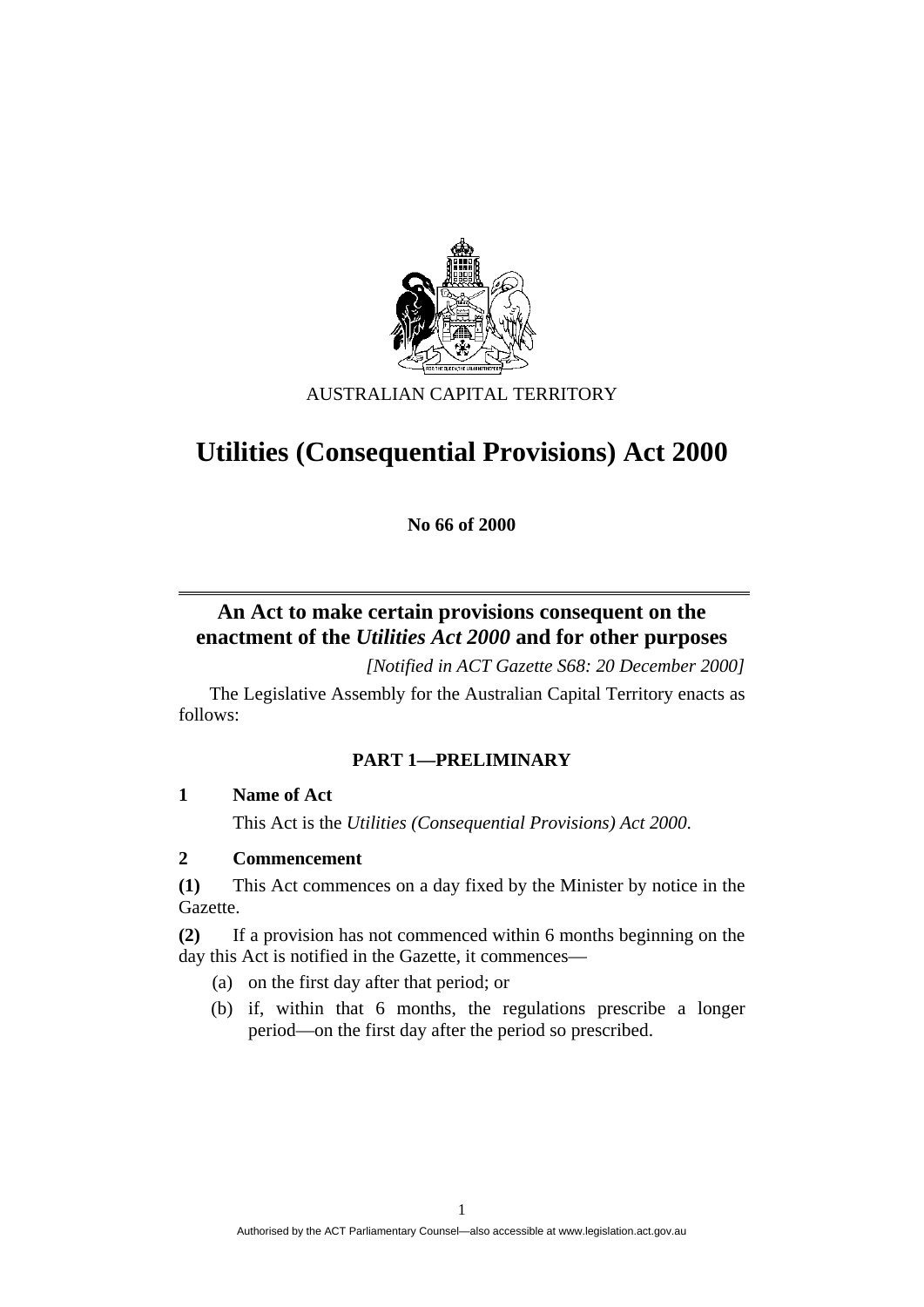**(3)** Section 10E of the *Interpretation Act 1967* does not apply to this Act.

*Note 1* The provisions of an Act providing for its name and commencement automatically commence on the date of notification of the Act (*Interpretation Act 1967*, s 10B)

*Note 2* A single day or time may be fixed, or different days or times may be fixed for different provisions (*Interpretation Act 1967*, s 10C (1))

*Note 3* S10E *Interpretation Act 1967* provides that, unless an Act provides otherwise, a provision of an Act that has not commenced within 6 months beginning on the date of notification of the Act automatically commences on that first day after that period. Subsections (2) and (3) would allow the regulations to postpone the automatic commencement of such provisions.

### **PART 2—AMENDMENTS OF LAWS**

#### **3 Laws amended**

**(1)** This Act amends the Acts mentioned in Schedule 1.

**(2)** This Act amends the regulations mentioned in Schedule 2.

#### **PART 3—MISCELLANEOUS**

#### **4 Regulation-making power**

**(1)** The Executive may make regulations for this Act.

**(2)** The regulations may prescribe savings or transitional matters necessary or convenient to be prescribed because of the enactment of the *Utilities Act 2000* or this Act.

**(3)** Without limiting the scope of subsection (2), the regulations may prescribe matters necessary or convenient to be prescribed for carrying out or giving effect to the provisions of the *Utilities Act 2000* or this Act instead of the provisions of the Acts repealed by the *Utilities Act 2000* or amended by this Act.

**(4)** Regulations made for this section must not be taken to be inconsistent with—

(a) this Act as far as they operate concurrently with this Act; or

(b) any provisions of the *Utilities Act 2000*.

**(5)** The regulations may modify the operation of this Act to make provision with respect to any matter that is not, or not adequately, dealt with in this Act.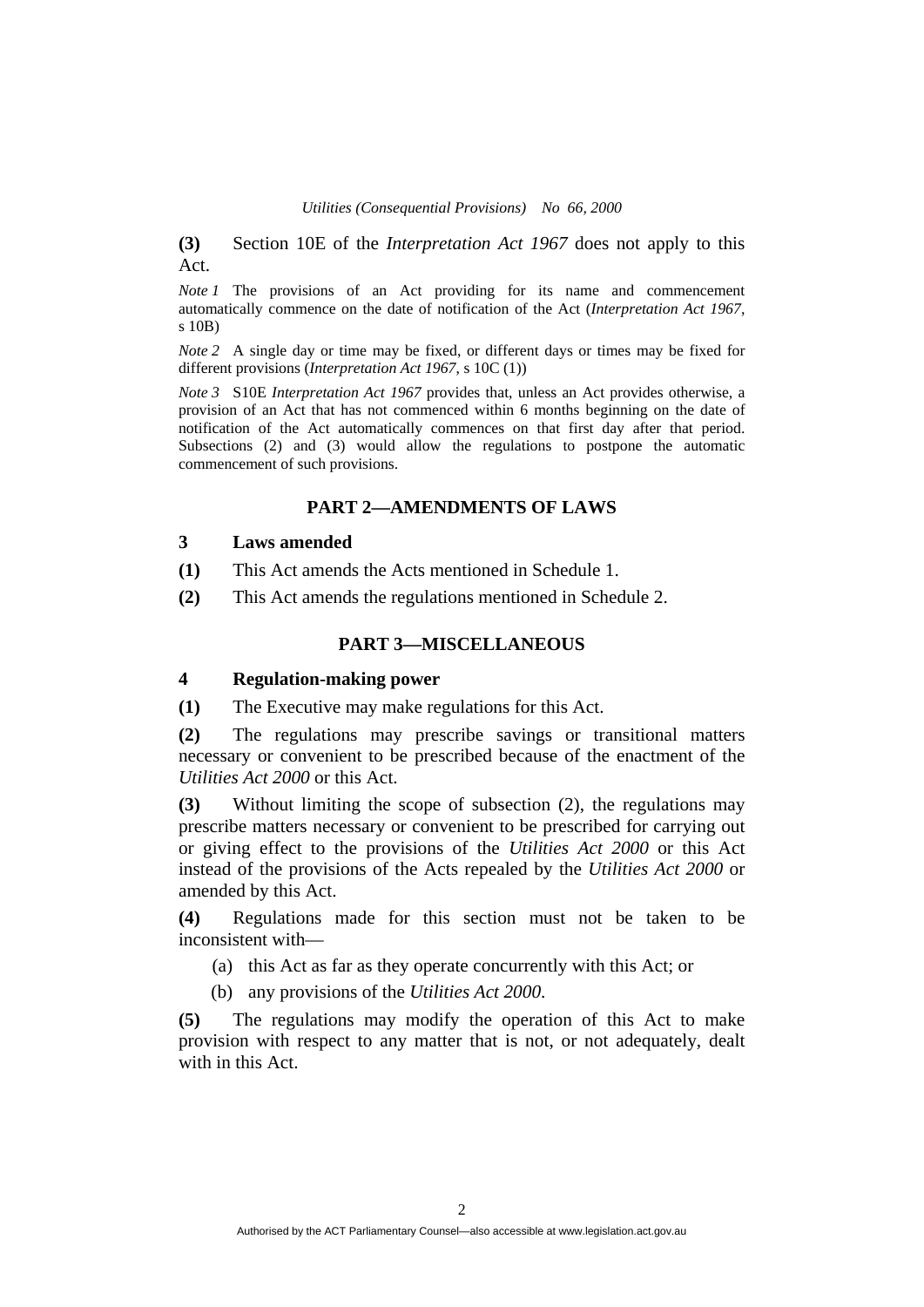*Utilities (Consequential Provisions) No 66, 2000* 

**5 Expiry of pt 3**  This Part expires 1 year after it commences.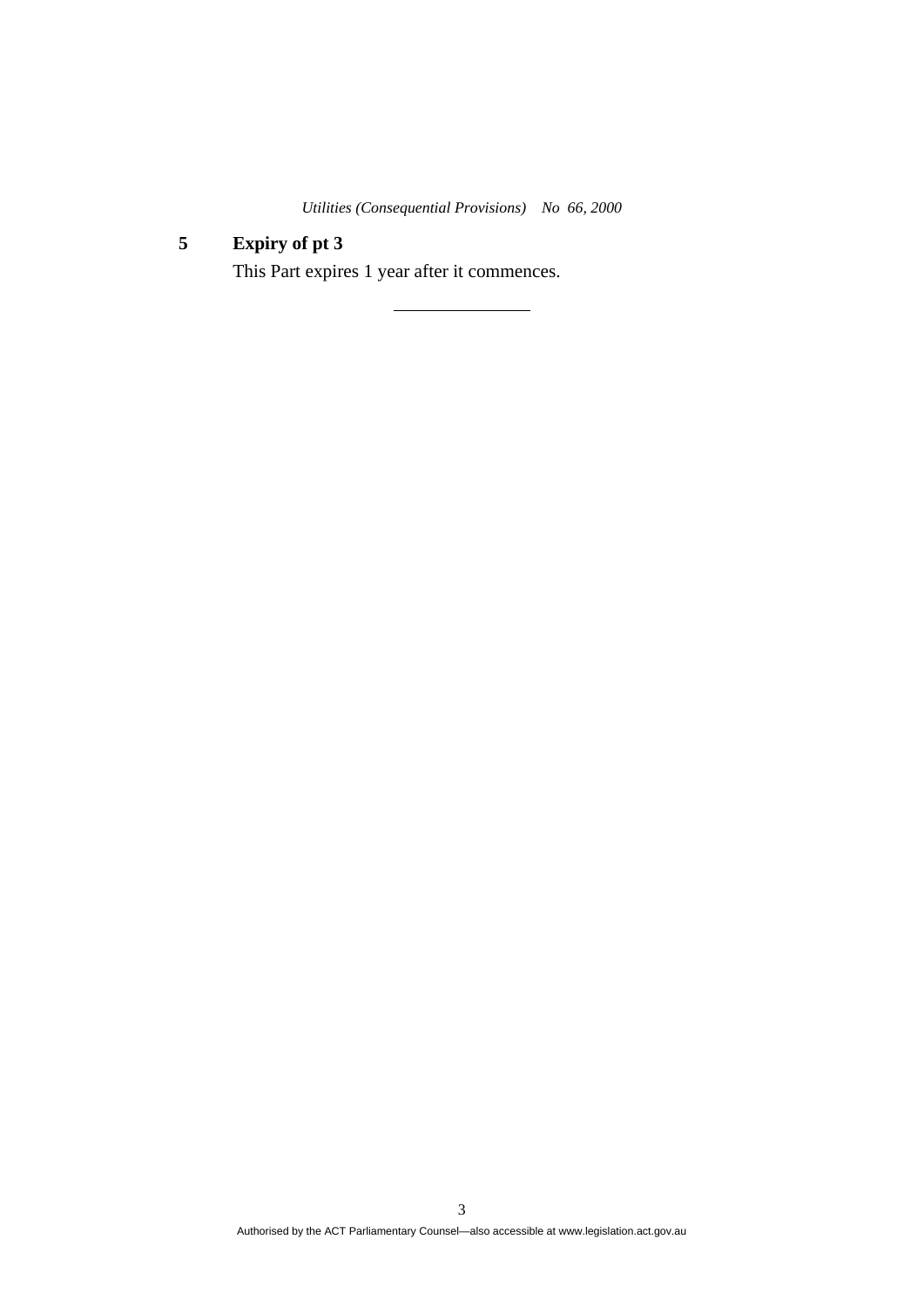### **SCHEDULE 1** (See s 3 (1)) ACTS AMENDED

#### **Part 1**

### *Building Act 1972*

#### **Paragraph 53 (9) (b)—**

 Omit "the *Canberra Sewerage and Water Supply Regulations*", substitute "a relevant law".

### **Paragraph 53 (9) (c)—**

 Omit "*Electricity Act 1971*", substitute "*Electricity Safety Act 1971*".

### **Section 53—**

Add at the end the following subsection:

"(13) In this section—

#### *relevant law* means—

- (a) the *Water and Sewerage Act 2000*; or
- (b) the *Water and Sewerage Regulations 2000*; or
- (c) the *Canberra Sewerage and Water Supply Regulations* in force immediately before the repeal of the *Energy and Water Act 1988*.".

### **Part 2**

#### *Common Boundaries Act 1981*

#### **Subparagraph 2 (2) (c) (i)—**

Omit the subparagraph.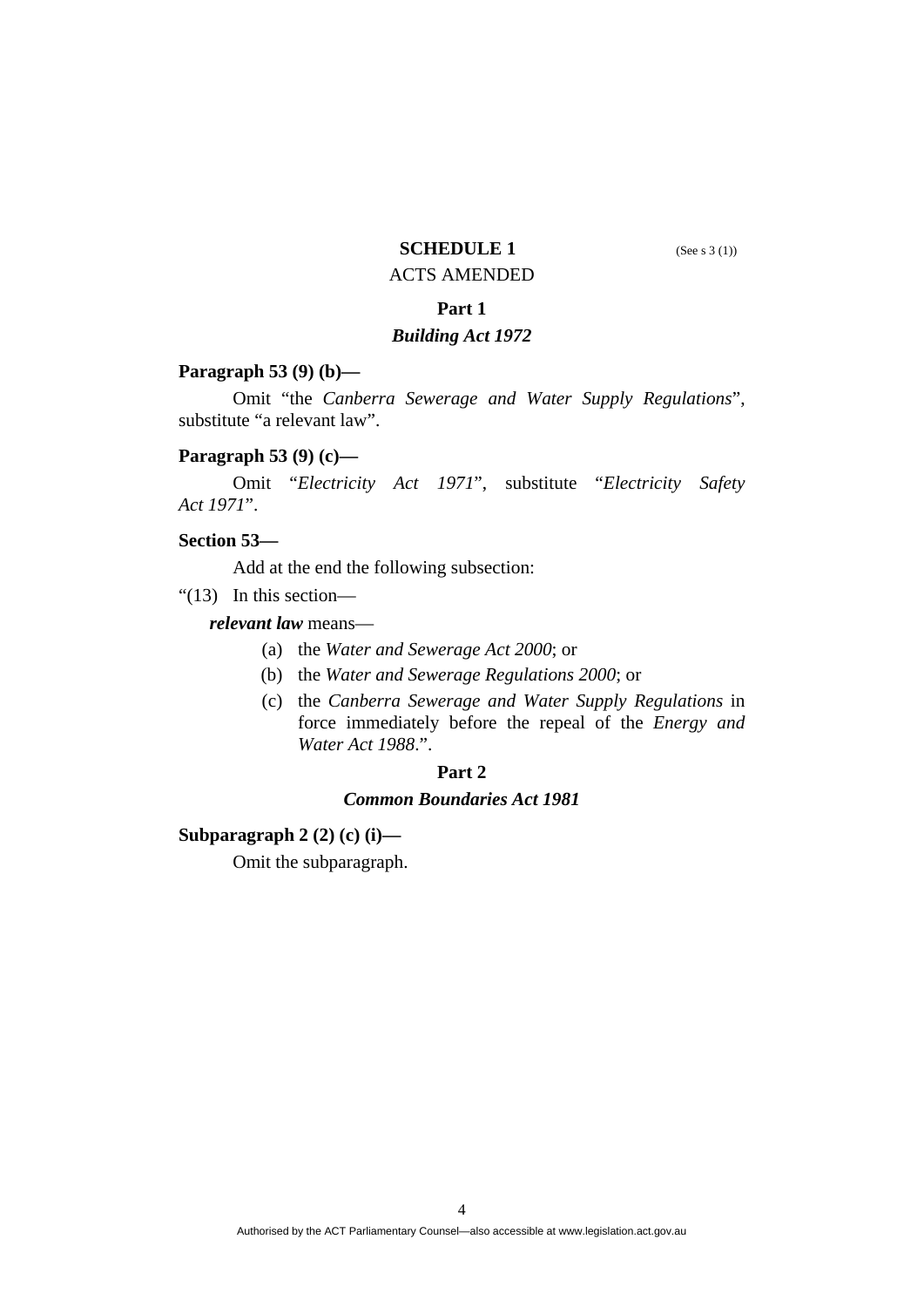#### **Part 3**

### *Crimes Act 1900*

#### **Section 114—**

- **(a)** Omit the heading, substitute the following heading: "114 **Dishonest abstraction**".
- **(b)** After "electricity", insert ", gas or water".

### **Part 4**

#### *Electricity Act 1971*

#### **Long title—**

Repeal the title, substitute the following title:

### "**An Act relating to the safe use of electricity and for other purposes**".

#### **Section 1—**

Repeal the section, substitute the following section:

### "1 **Name of Act**

This Act is the *Electricity Safety Act 1971*.".

### **Subsection 3 (1) (definition of electrical installation)—**

Omit the definition, substitute the following definition:

- "*electrical installation* means any electrical wiring or cable, or associated appliance, apparatus or fitting, used or for use in relation to the conveyance, control or use of electricity within premises, but does not include anything—
	- (a) forming part of an electricity network; or
	- (b) connected to and extending or situated beyond an electrical socket outlet.".

### **Subsection 3 (1) (definition of electricity distributor)—**

Omit the definition, substitute the following definition:

"*electricity distributor*—see *Utilities Act 2000*, dictionary.".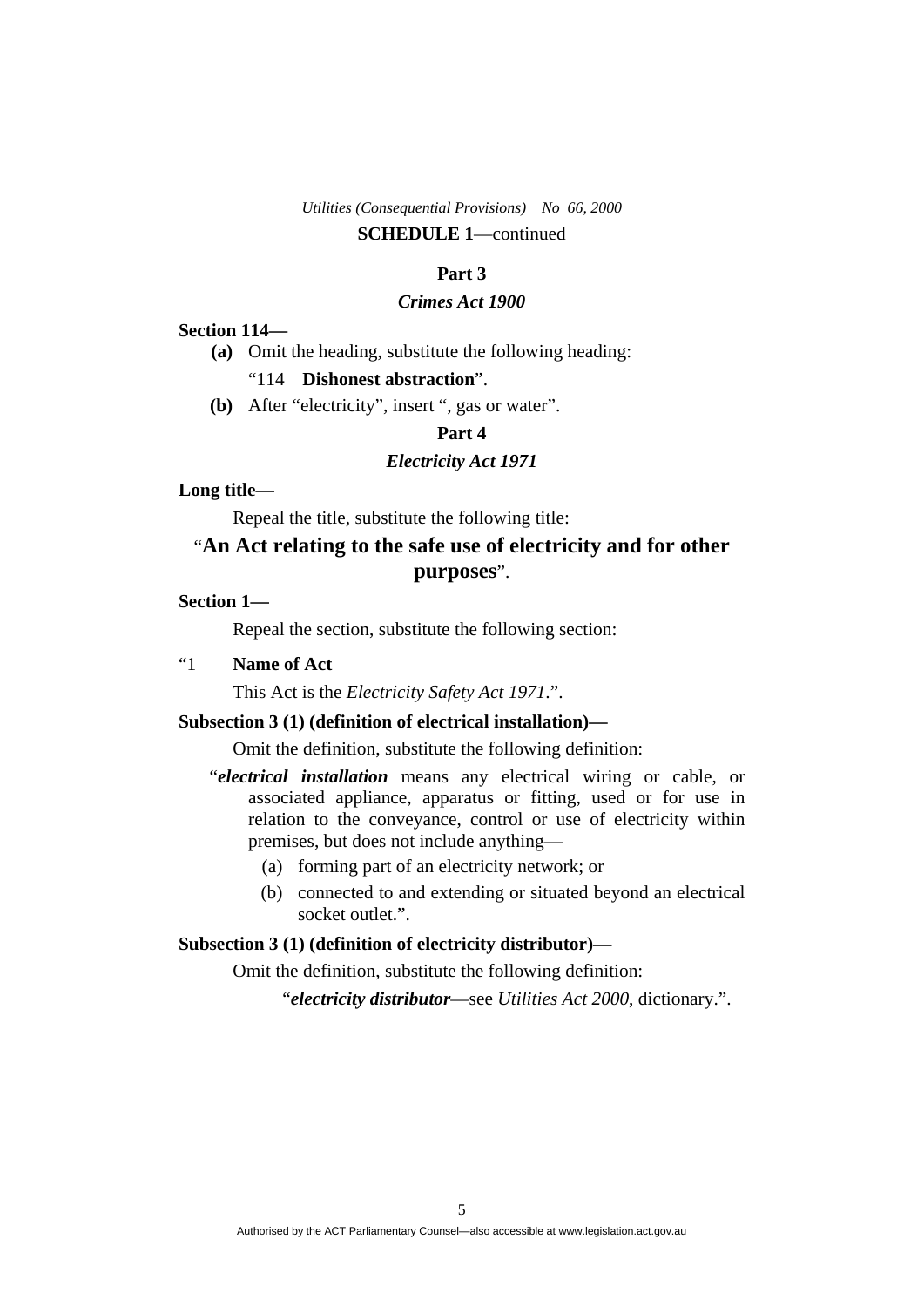#### **Subsection 3 (1)—**

Insert the following definition:

```
"electricity network—see Utilities Act 2000, section 7 
(Electricity network).".
```
### **Section 33—**

Omit the section, substitute the following section:

### "**33 Connecting electrical installations to network—inspections**

 A person must not, except in circumstances prescribed by the regulations, connect a new electrical installation to an electricity network unless the installation has been inspected, tested and passed by an inspector.

Maximum penalty: 50 penalty units, imprisonment for 6 months or both.".

### **Paragraph 55 (1) (h)—**

 Omit "or has contravened section 59 or 76 of the Energy and Water Act".

#### **Section 86—**

Omit "own works", substitute "electricity network".

### **Part 8—**

Repeal the Part.

#### **Paragraph 94 (1) (p)—**

Omit the paragraph.

#### **Subsections 95 (4) and (5)—**

Omit the subsections.

#### **Part 5**

### *Emergency Management Act 1999*

#### **Subsection 3 (1) (definition of** *emergency***)***—*

Omit the definition, substitute the following definition:

"*emergency* means an event (such as fire, flood, storm, earthquake, drought, explosion, accident, shortage of electricity, gas or water, epidemic or animal disease), actual or imminent, which requires a significant and coordinated response.".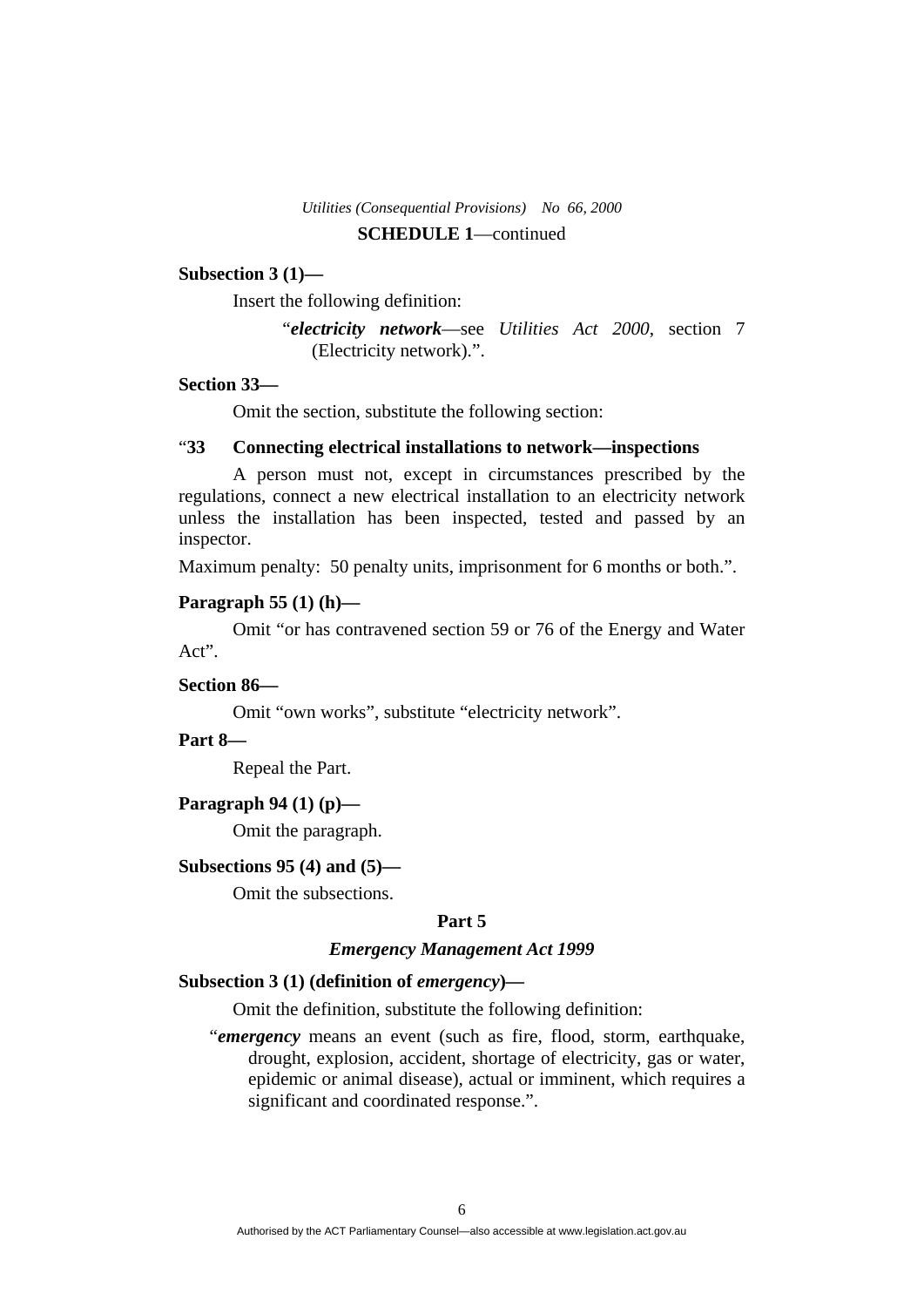#### **Part 6**

### *Fair Trading Act 1992*

### **Subsection 5 (1) (definition of** *services,* **subparagraph (a) (iv))—**

Omit the subparagraph, substitute the following subparagraphs:

- "(iv) the supply of electricity, gas, or any other form of energy; or
	- (v) the supply of water; or
	- (vi) sewerage services; or".

### **Part 7**

#### *Independent Competition and Regulatory Commission Act 1997*

#### **Long title—**

Omit "supply", substitute "provision".

### **Subsection 3 (1) (definition of** *price direction***)—**

Omit the definition, substitute the following definition:

*price direction* means a direction under section 20 (Directions about prices) about prices for the provision of regulated services, as varied (if at all) under Part 4B (Variation of price directions).".

### **Subsection 3 (1) (definition of** *price regulation***)—**

Omit the definition, substitute the following definition:

*price regulation* means the regulation of prices in relation to the provision of goods and services within a regulated industry, and includes the variation of a price direction for those prices".

### **Subsection 3 (1) (definition of** *regulated industry***, paragraph (a))—**

Omit the paragraph, substitute the following paragraph:

 "(a) an industry engaged in the provision in the Territory of a utility service; or".

#### **Subsection 3 (1)—**

Insert the following definitions:

"*current reset principles*—see subsection 20B (2).

*eligible person*—see section 24J (Definitions for pt 4C).

*future reset principles*—see subsection 20B (3).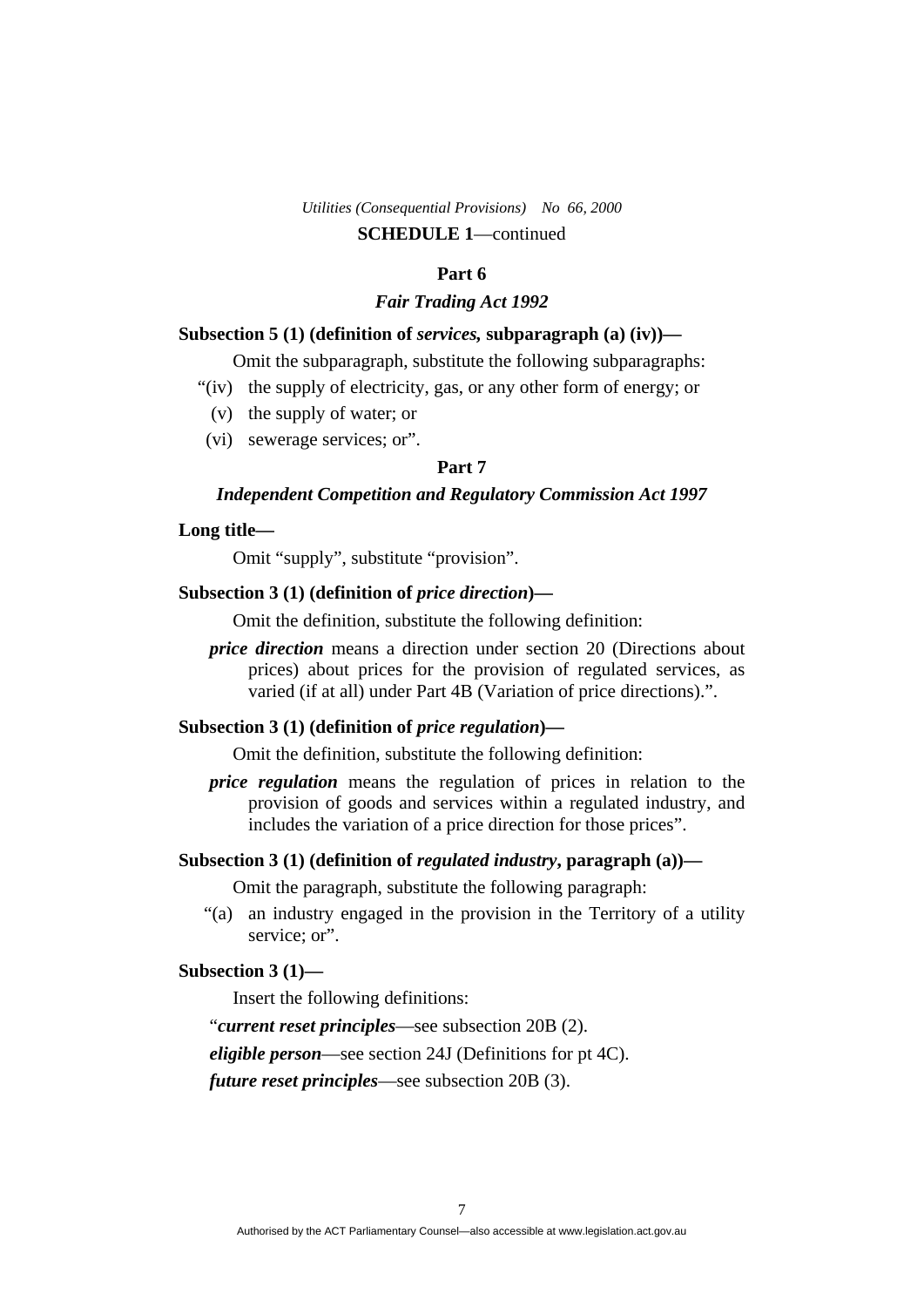- *Gas Pipelines Access (A.C.T.) Law*—see *Gas Pipelines Access Act 1998*, subsection 3 (1).
- *Gas Pipelines Access (A.C.T.) Regulations*—see *Gas Pipelines Access Act 1998*, subsection 3 (1).

*industry panel*—see section 24M (Industry panel).

*law of the Territory* includes—

- (a) the National Electricity (ACT) Law; and
- (b) the National Electricity (ACT) Regulations; and
- (c) the National Electricity Code; and
- (d) the *Gas Pipelines Access (A.C.T.) Law*; and
- (e) the *Gas Pipelines Access (A.C.T.) Regulations*; and
- (f) the National Gas Code.
- *National Electricity (ACT) Law*—see *Electricity (National Scheme) Act 1997*, section 5 (Application in the Territory of the National Electricity Law).
- *National Electricity (ACT) Regulations—*see *Electricity (National Scheme) Act 1997*, section 6 (Application of Regulations under National Electricity Law).
- *National Electricity Code* means the National Electricity Code approved under section 6 (National Electricity Code) of the National Electricity (ACT) Law.
- *National Gas Code—*means the National Third Party Access Code for Natural Gas Pipeline Systems, within the meaning of the *Gas Pipelines Access (A.C.T.) Law*.

*Note* S 8*, Gas Pipelines Access Act 1998* defines the Code for the *Gas Pipelines Access (A.C.T.) Law.* 

*price variation trigger*—see paragraph 20A (3) (c)).

*reset principles*—see subsection 20B (1).

*revenue cap*—see paragraph 20A (1) (b).

*utility*—see *Utilities Act 2000*, dictionary.

*utility service—*see *Utilities Act 2000*, dictionary.

*variation*, of a price direction, means—

 (a) a consent variation under Division 1 of Part 4B (Variation of price directions); or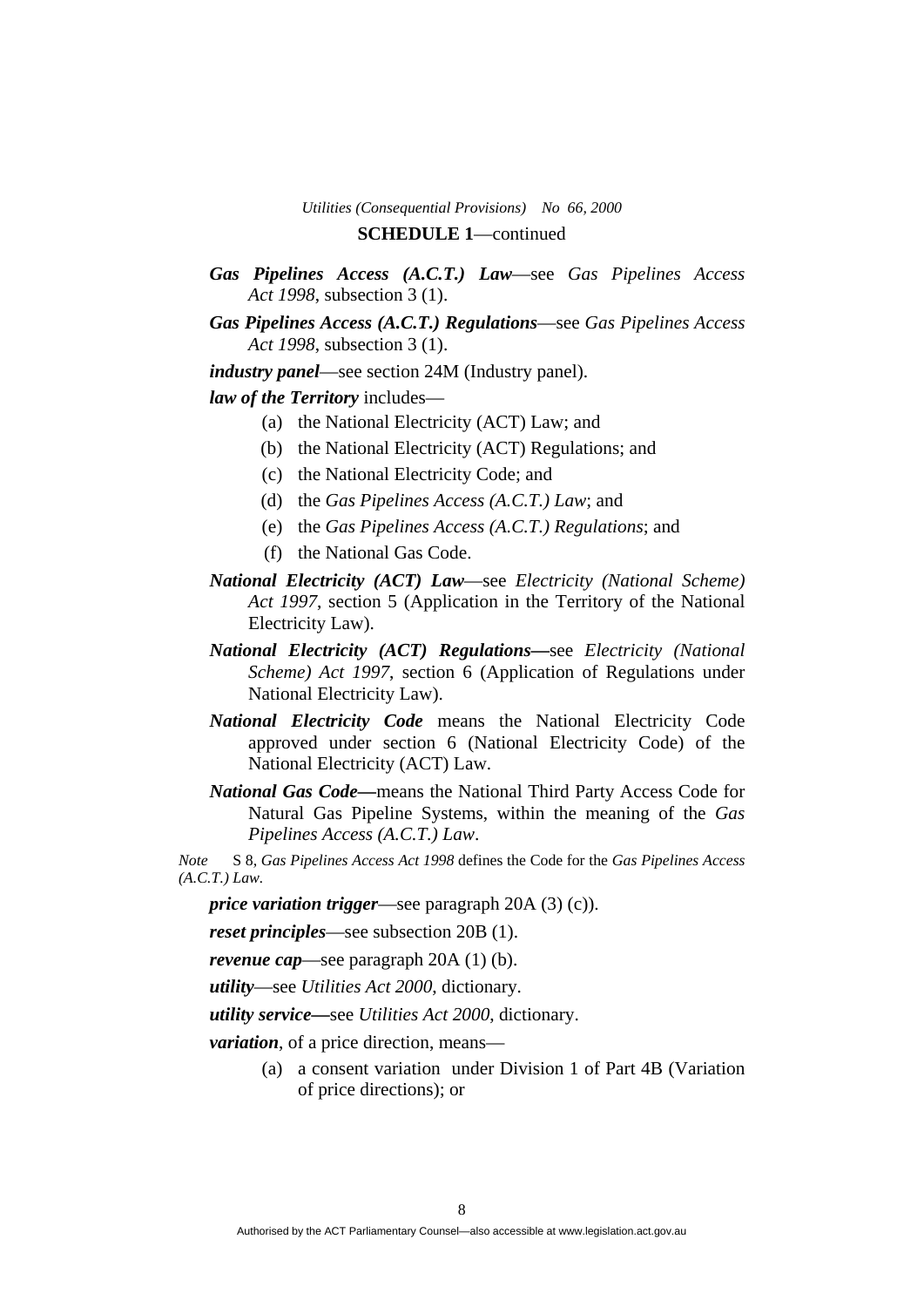(b) a non-consent variation under Division 2 of Part 4B.

#### **Paragraph 3A (1) (a)—**

Omit "supply", substitute "provision".

#### **Subsection 3A (1)—**

After paragraph (a) insert the following paragraph:

 "(aa) for an industry engaged in the provision in the Territory of gas services—the Minister;"

#### **New sections 4A and 4B—**

After section 4 insert the following sections in Part 1:

### "4A **National Electricity Code—electricity distribution and transmission pricing**

"(1) On and after the day when ACT distribution service pricing becomes regulated under the National Electricity Code, no reference may be made under this Act for a price regulation investigation into that service.

"(2) However, a provision of a price direction for a matter related to ACT distribution service pricing that is in force on the day when prices for the service become regulated under the National Electricity Code continues in force (subject to the direction) after that day until the jurisdictional regulator makes a direction about that matter.

"(3) No reference may be made under this Act for a price regulation investigation into ACT transmission service pricing.

- "(4) In this section—
	- *ACT distribution service* means a distribution service within the meaning given by the National Electricity Code for distribution networks (within the meaning of the code) situated in the Territory.
	- *ACT transmission service* means a transmission service within the meaning given by the National Electricity Code for transmission networks (within the meaning of the code) situated in the Territory.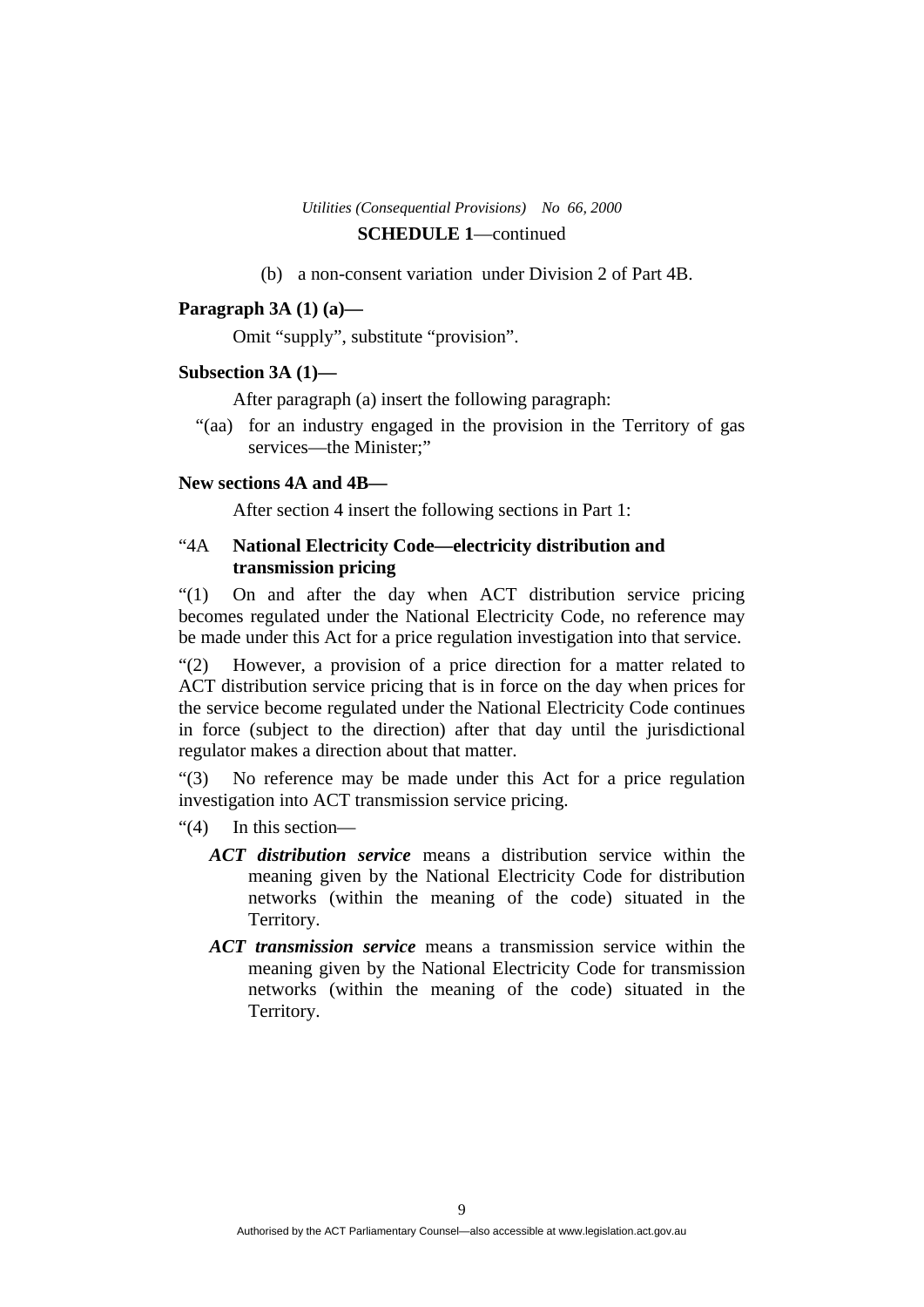### *Utilities (Consequential Provisions) No 66, 2000*

### **SCHEDULE 1**—continued

#### *jurisdictional regulator* means the commission in its capacity as jurisdictional regulator under the National Electricity Code.

*Note 1* The day when distribution service pricing will become regulated under the National Electricity Code is fixed at 31 December 2000 (by the ACT derogation under the code), but may be changed under the derogation.

*Note* 2 The day when transmission service pricing became regulated under the National Electricity Code was fixed at 1 July 1999 (by the ACT derogation under the code).

### "4B **ACT gas transmission service pricing**

"(1) No reference may be made under this Act for a price regulation investigation into ACT gas transmission service pricing.

"(2) No reference may be made under this Act for a price regulation investigation into ACT gas distribution service pricing.

"(3) In this section:

- *ACT gas distribution service* means a distribution service provided by means of a natural gas distribution pipeline within the meaning of the *Gas Pipelines Access (A.C.T.) Law.*
- *ACT gas transmission service* means a transmission service provided by means of a natural gas transmission pipeline within the meaning of the *Gas Pipelines Access (A.C.T.) Law*.".

### **Paragraph 8 (1) (g)—**

Omit the paragraph, substitute the following paragraph:

- "(g) any other function conferred by or under any of the following:
	- (i) the *Utilities Act 2000*;
	- (ii) the National Electricity (ACT) Law;
	- (iii) the National Electricity (ACT) Regulations;
	- (iv) the National Electricity Code;
	- (v) the *Gas Pipelines Access (A.C.T.) Law*;
	- (vi) the *Gas Pipelines Access (A.C.T.) Regulations*;
	- (vii) the National Gas Code;
	- (viii) another law of the Territory.".

#### **Section 9—**

Add at the end the following paragraph:

"(j) any other functions performed by the commission.".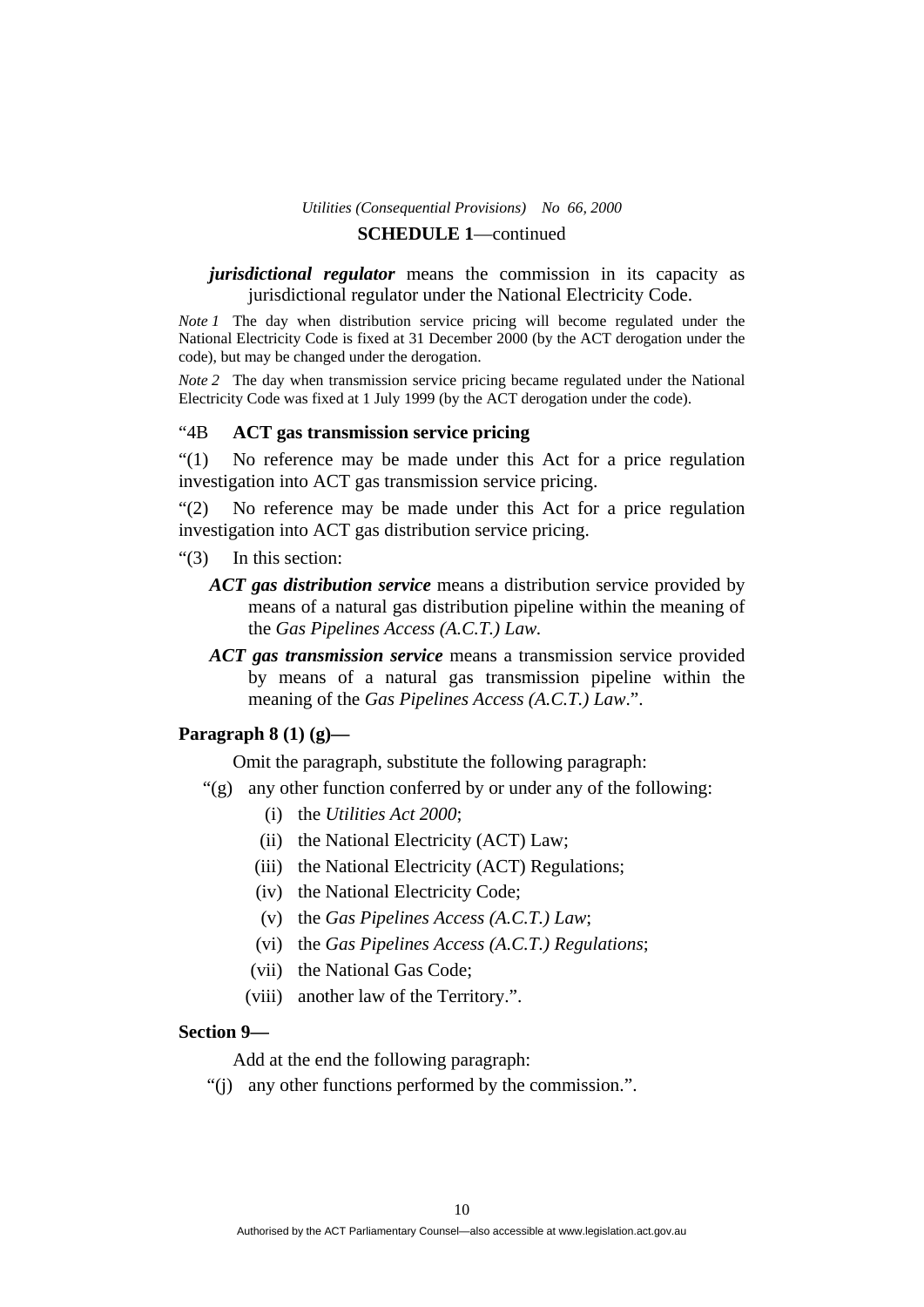### **Section 10—**

Omit all the words after "authority".

### **Section 17—**

After subsection (3) insert the following subsection:

"(3A) In a price regulation investigation, the commission—

- (a) must invite public submissions and conduct public hearings; and
- (b) is not required to hear submissions from every person attending a public hearing.".

#### **Paragraphs 18 (1) (a) and (b)—**

Omit "working", substitute "business".

#### **Subsection 18 (2)—**

Omit ", including any draft price direction,".

### **Section 18—**

After subsection (2) insert the following subsection:

"(2A) A draft report into a price regulation investigation must include all of the following:

- (a) a proposed price direction (or variation);
- (b) a proposed statement of reasons for the direction (or variation);
- (c) any proposed report by a commissioner dissenting from proposed majority findings of the commission.".

#### **Subsection 18 (4)—**

Omit the subsection.

#### **Subsection 19 (1)—**

After "person who is" insert "(or the persons who are)".

#### **Paragraph 19 (1) (d)—**

Omit the paragraph, substitute the following paragraphs:

 "(d) if the industry is engaged in the provision in the Territory of a utility service—the utility or utilities responsible for the provision of the service; or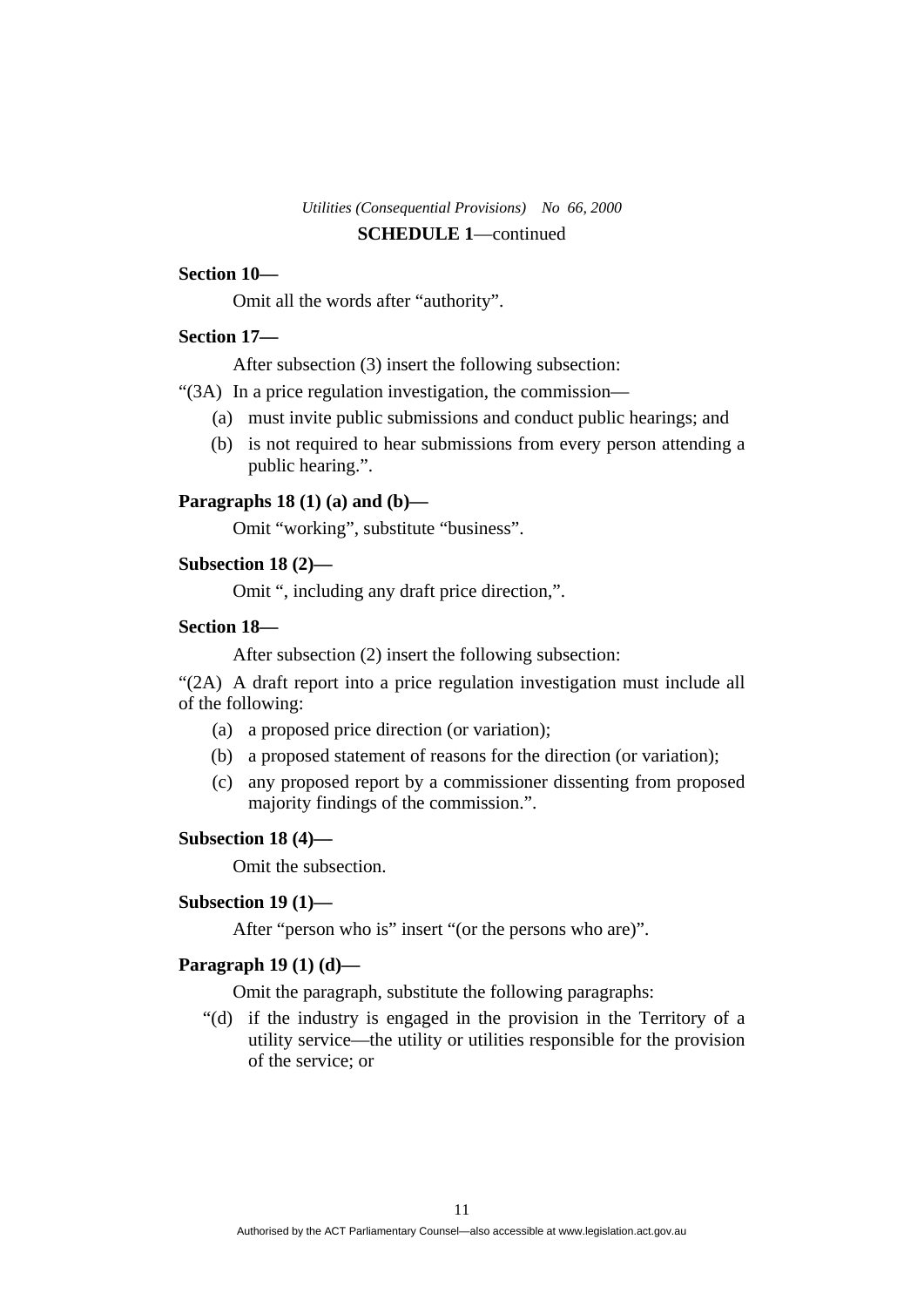(e) if the industry is a regulated industry because of the provision of any other services wholly or substantially by or on behalf of a single person—the person who provides those services.".

### **Section 19—**

Add at the end the following subsection:

"(3) If more than 1 utility is liable to pay costs under paragraph  $(1)$   $(d)$ , the commission must, by written notice to each utility, determine the proportion of those costs to be borne by each utility.".

### **Paragraph 20 (2) (c)—**

Omit "supply", substitute "provision".

#### **Paragraph 20 (2) (f)—**

Omit the paragraph, substitute the following paragraph:

 "(f) the principles of ecologically sustainable development mentioned in subsection (4);".

#### **Subsections 20 (4), (5) and (6)—**

Omit the subsections, substitute the following subsection:

"(4) For the purposes of paragraph (2) (f), *ecologically sustainable development* requires the effective integration of economic and environmental considerations in decision-making processes through the implementation of the following principles:

- (a) the precautionary principle—that if there is a threat of serious or irreversible environmental damage, a lack of full scientific certainty should not be used as a reason for postponing measures to prevent environmental degradation;
- (b) the inter-generational equity principle—that the present generation should ensure that the health, diversity and productivity of the environment is maintained or enhanced for the benefit of future generations;
- (c) conservation of biological diversity and ecological integrity;
- (d) improved valuation and pricing of environmental resources.".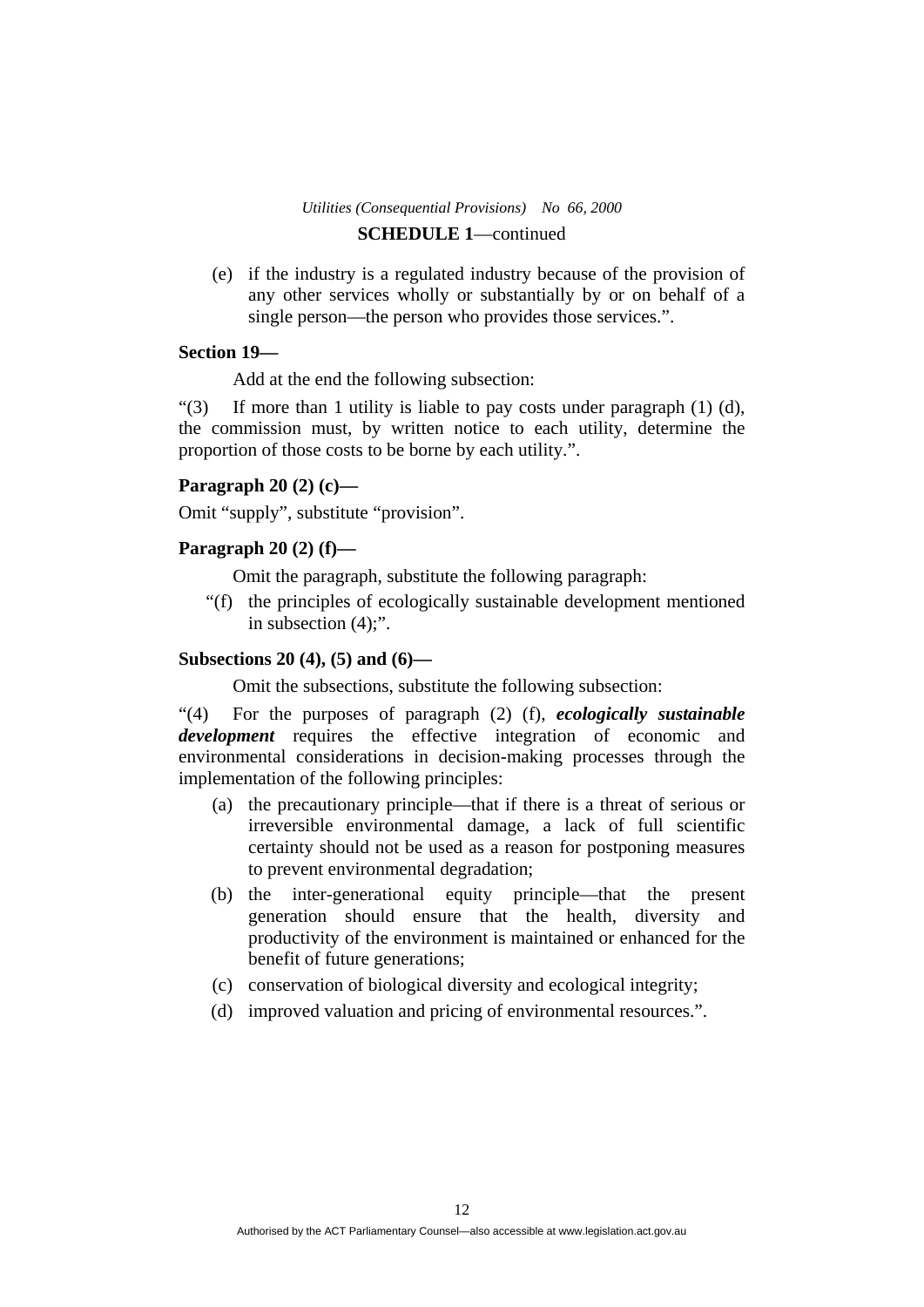### **New sections 20A, 20B and 20C—**

After section 20 insert the following sections in Part 4:

#### "20A **Price regulation provisions**

"(1) A price direction must include a direction about the pricing of regulated services in the form of either or both of the following:

- (a) a price, a maximum price or both a minimum and maximum price for each regulated service;
- (b) a maximum total amount (*revenue cap*) that may be earned by a person providing regulated services from the provision of those services.

"(2) A price direction must be made in accordance with the current reset principles for the regulated industry (see section 20B).

"(3) A price direction may include any or all of the following:

- (a) a formula for calculating a price or amount mentioned in subsection (1):
- (b) a method (for example, by reference to price indices) by which a price or amount mentioned in subsection (1) is to be ascertained;
- (c) a reference to an event or events (*price variation triggers*) the occurrence of which would entitle the commission to initiate a reference for an investigation into a variation of the direction (under section 24F (Commission-initiated variation)).

### "20B **Reset principles**

"(1) *Reset principles* are principles governing the redetermination of prices or revenue caps in a regulated industry.

"(2) *Current reset principles* governing a price direction for a regulated industry are the reset principles currently in force in the industry (by virtue of a previous price direction).

"(3) *Future reset principles* are reset principles included in a price direction that are to take effect after the expiration of the current reset principles.

"(4) In a price direction, the commission may not—

(a) vary, omit or replace the current reset principles; or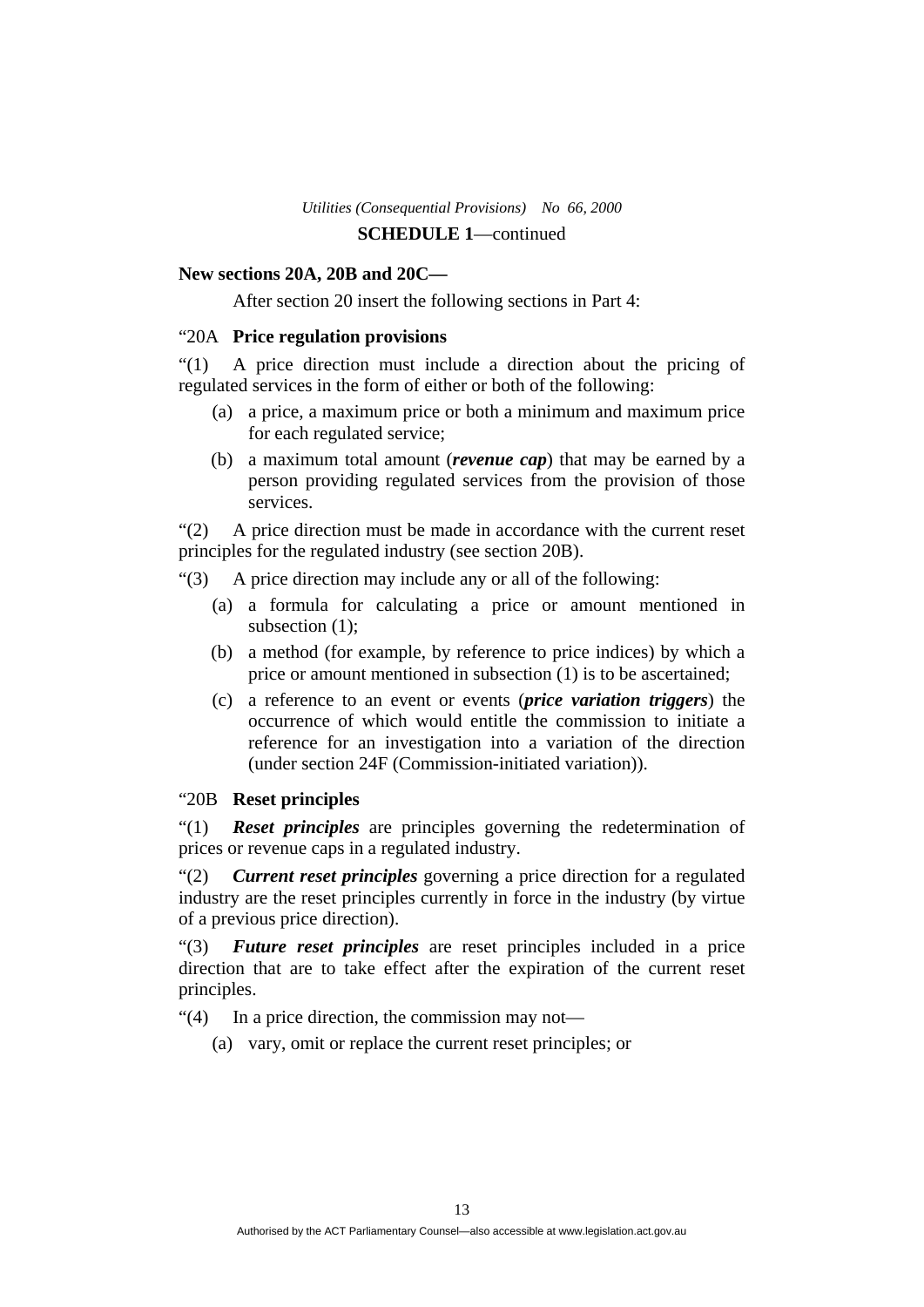(b) include any future reset principles that will have the effect of varying, omitting or replacing the current reset principles in their application at a future date.

"(5) The commission may fix a period of effect for a price regulation provision of a price direction for regulated services that expires before the day on which the current reset principles for the regulated services expire.

"(6) If the current reset principles governing a price direction (*the earlier direction*) will expire on or before the date on which any price regulation provisions in the earlier direction (*the earlier provision*) will expire, the earlier direction must include future reset principles governing any price regulation provision (in the next price direction for the industry) that will supersede the earlier provision.

### "20C **Effective dates**

"(1) Each provision of a price direction—

- (a) comes into effect on a day ascertained in accordance with the direction, or 14 days after the day on which the final report containing the direction is tabled in the Legislative Assembly, whichever is later; and
- (b) remains in effect until a day ascertained in accordance with the direction.

"(2) Under subsection (1), the dates and periods of effect of different provisions of a price direction may be different.

*Note* The dates and periods of effect of the price regulation provisions of the direction and any future reset principles in the direction will necessarily be different (see s  $20B(3)$ .".

#### **Paragraph 21 (1) (c)—**

Omit the paragraph, substitute the following paragraph:

- "(c) for a price direction or price variation investigation—
	- (i) a copy of the price direction; and
	- (ii) a statement of the reasons for the direction; and
	- (iii) a statement of the methodology used in determining the direction; and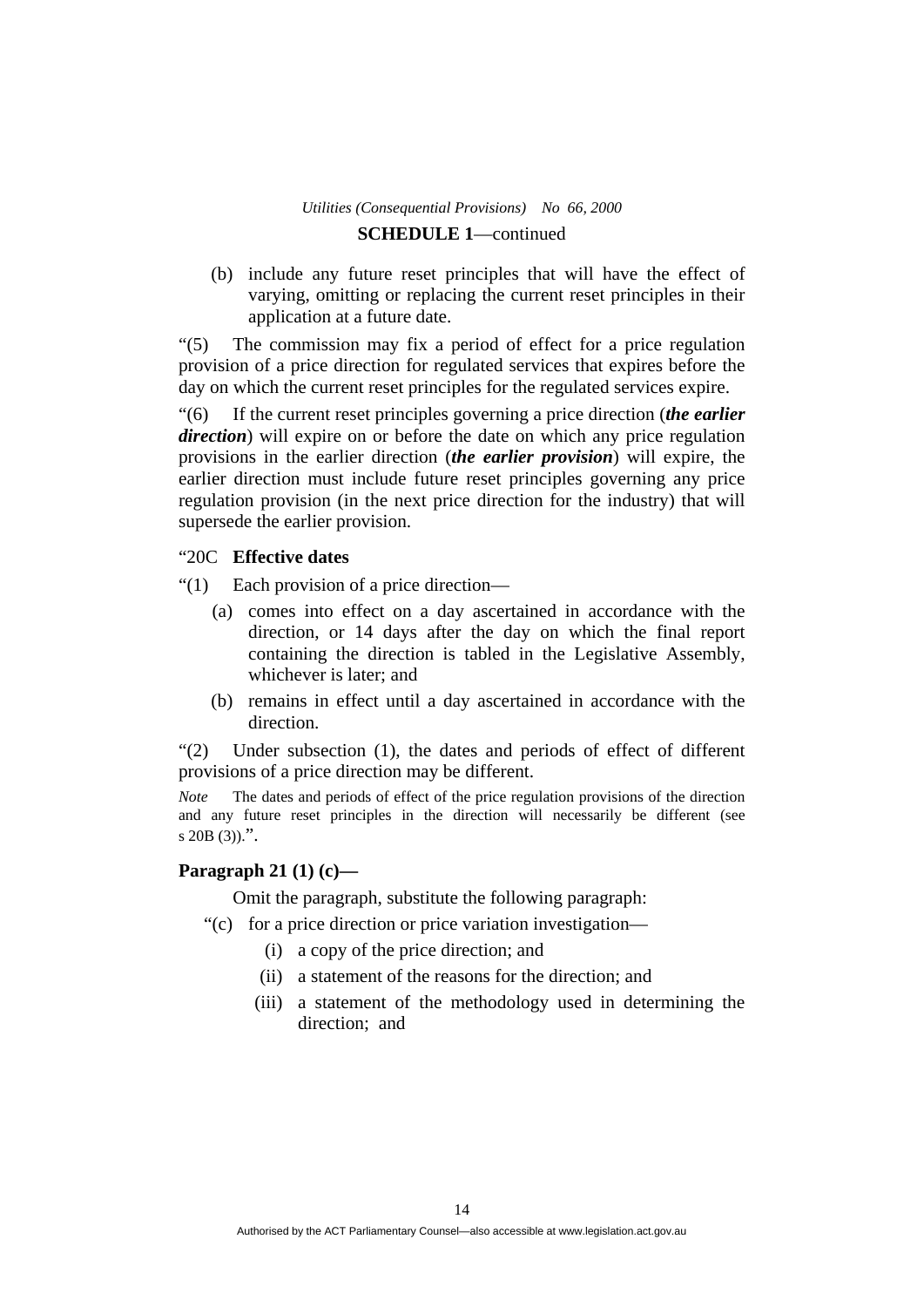(iv) a statement to the effect that review of the decision by an industry panel (except in the case of a price variation by consent) is available under Part 4C (Review of price directions), subject to procedures explained in the statement;".

### **New Parts 4B and 4C—**

After Part 4A insert the following Parts:

### "**PART 4B—VARIATION OF PRICE DIRECTIONS**

### "*Division 1—Consent variations*

### "24C **Consent variations**

"(1) A referring authority for a regulated service, or a utility providing a regulated service, may apply in writing to the commission for consent to a variation of a price direction in force for the service.

"(2) The commission may consent to the variation applied for by giving the applicant a written report (a *consent report*) to that effect.

"(3) The commission may consent to a variation only if satisfied on reasonable grounds that the variation is—

- (a) justified, having regard to the criteria listed at subsection  $20(2)$ ; and
- (b) in accordance with the current reset principles for the regulated service.

"(4) The commission may not consent to a variation of a direction with the effect of—

- (a) varying, omitting or replacing the current reset principles for the regulated service, or any future reset principles included in the direction; or
- (b) including any future reset principles into the price direction.

"(5) The following sections apply to a consent report as if it were the final report into a price regulation investigation:

- section 21 (Final reports);
- section 23 (Confidential material in reports);
- section 24 (Tabling of reports in Legislative Assembly);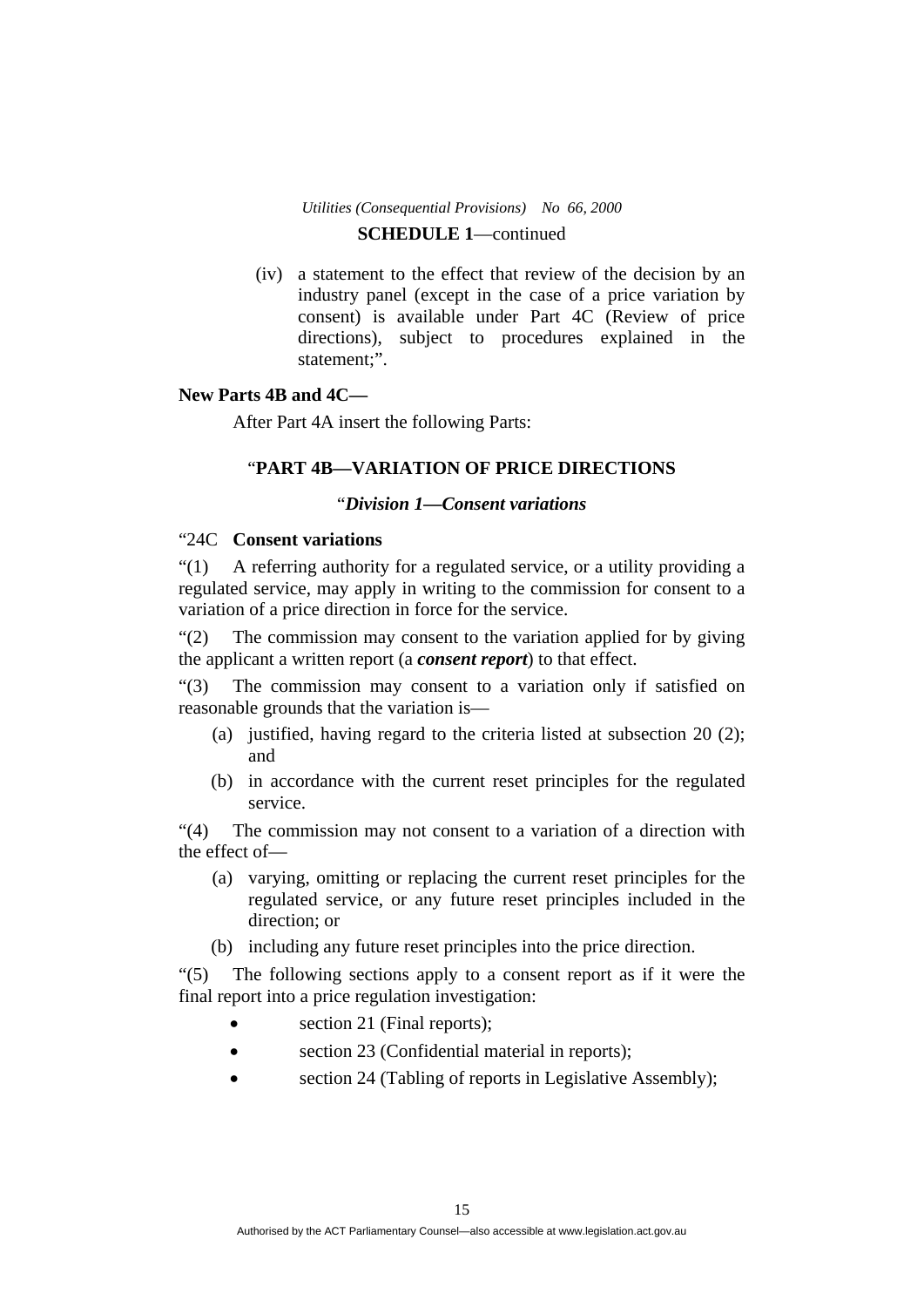#### section 24B (Correction of errors in reports).

"(6) When laid before the Legislative Assembly under section 24, a consent report has the effect of varying the provisions of the price direction as indicated in the report with effect from a day (or days) ascertained in accordance with the report, or 14 days after the report is laid before the Assembly, whichever is later.

#### "*Division 2—Non-consent variations*

#### "24D **Reference by the referring authority**

"(1) The referring authority for a regulated service may provide a reference for the purposes of Part 3 (Investigations) requiring the commission to investigate whether a price direction in force for the service should be varied.

"(2) The commission may accept the reference from the referring authority only if, in the opinion of the commission based on reasonable grounds, there has been a material change in the cost conditions for the provision of the regulated service.

#### "24E **Reference by utility**

"(1) A utility providing a regulated service may provide a reference for the purposes of Part 3 requiring the commission to investigate whether a price direction in force for the service should be varied.

"(2) The commission may accept the reference from the utility only if, in the opinion of the commission based on reasonable grounds—

- (a) there has been a material change in the cost conditions for the provision of the regulated service; and
- (b) the change was brought about by external events beyond the control of the utility.

"(3) The external events mentioned in paragraph (2) (b) include the following:

- (a) a Ministerial direction under section 19 (Ministerial directions) of the *Utilities Act 2000*;
- (b) the approval or determination of an industry code or technical code (or a variation of such a code) under the *Utilities Act 2000*.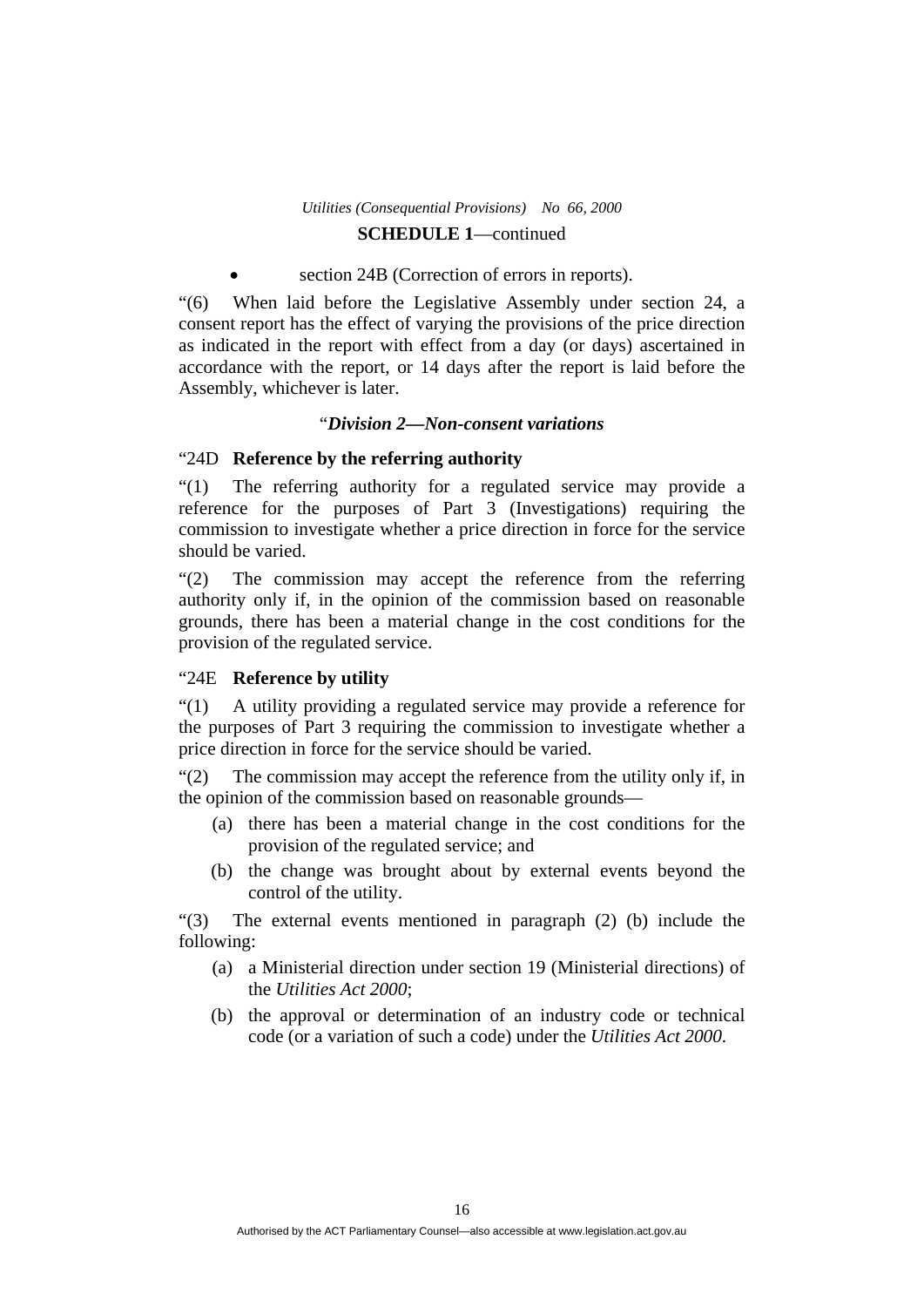"(4) Terms of reference for the variation—

- (a) may be specified by the utility under section 16 (Terms of industry references); and
- (b) are not disallowable under subsection 16 (3).

### "24F **Commission-initiated variation**

"(1) The commission may initiate a reference for the purposes of Part 3 (Investigations) for the investigation of whether a price direction in force for regulated services should be varied.

"(2) The commission may only initiate a reference for the variation of a price direction if a price variation trigger stated in the price direction has occurred.

"(3) Terms of reference for the variation—

- (a) may be specified by the commission under section 16 (Terms of industry references); and
- (b) are not disallowable under subsection 16 (3).

### "24G **Permissible non-consent variations**

"(1) The commission may vary a price direction only if it is satisfied on reasonable grounds that the variation is—

- (a) justified by the material change in cost conditions, or price variation trigger, that is the basis for the investigation, having regard to the criteria listed at subsection 20 (2); and
- (b) in accordance with the current reset principles for the regulated service.

"(2) The commission may not vary a price direction so as to—

- (a) vary, omit or replace the current reset principles for the regulated service; or
- (b) include any future reset principles into the price direction that will have the effect of varying, omitting or replacing the current reset principles for the regulated service in their application at a future date.

"(3) Subject to subsections (1) and (2), the commission may vary a price direction to vary, omit or replace any future reset principles in the direction, or to include future reset principles into the direction.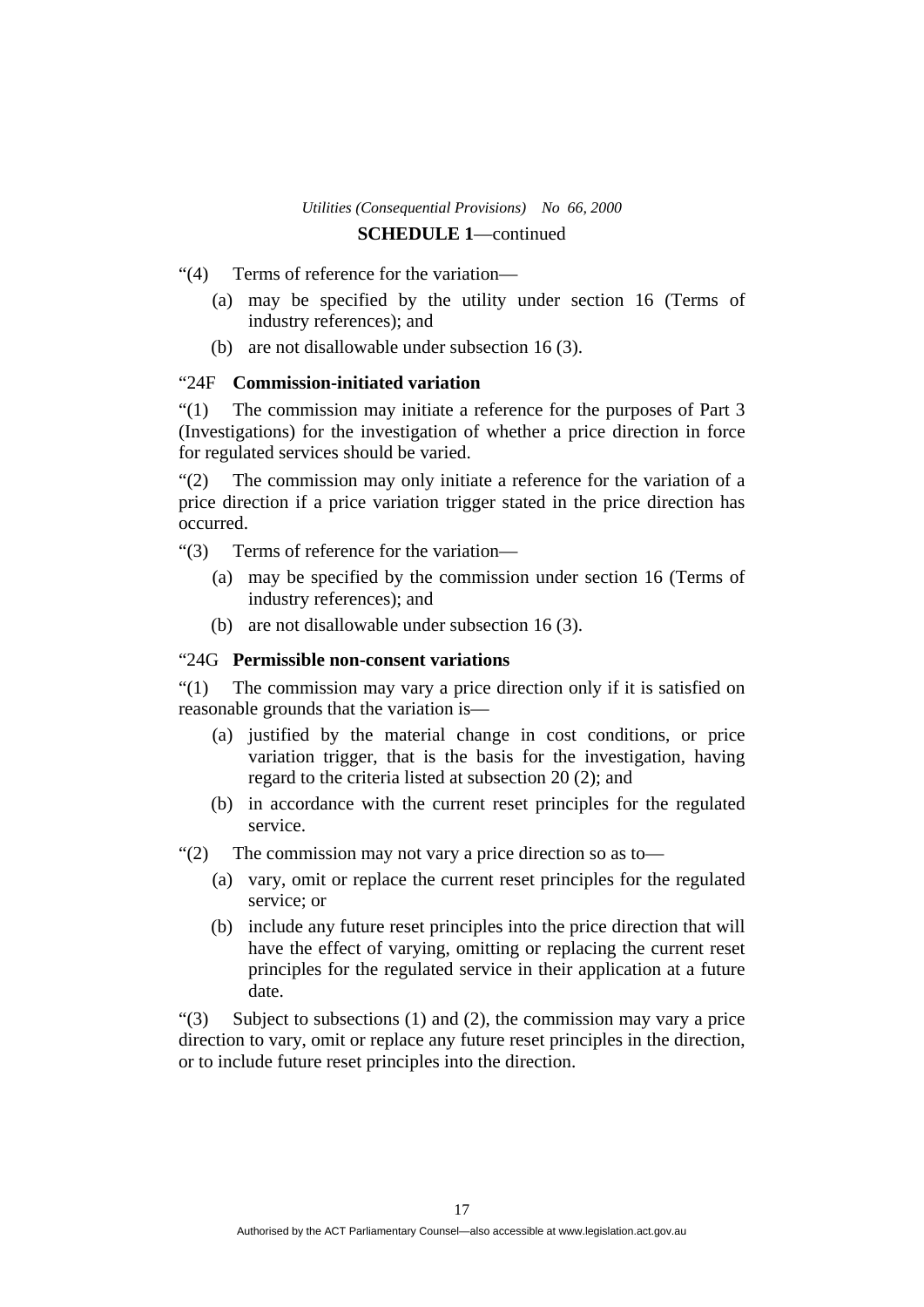#### "24H **Procedure for non-consent price variation investigation**

 The commission must conduct a price variation investigation in the same way as a price direction investigation.

#### "24I **Effect of non-consent price variations**

When laid before the Legislative Assembly under section 24 (Tabling of reports in Legislative Assembly), a report into a price variation investigation has the effect of varying the provisions of the price direction as indicated in the report (if at all) with effect from a day (or days) ascertained in accordance with the report, or 14 days after the report is laid before the Assembly, whichever is later.

### "**PART 4C—REVIEW OF PRICE DIRECTIONS**

### "24J **Definitions for pt 4C**

In this Part—

- *eligible person*, for the purposes of a review of a price direction for regulated services, means any of the following persons:
	- (a) the referring authority;
	- (b) a utility providing any of those services;
	- (c) any person—
		- (i) who made a submission to the commission in the course of the investigation into the price direction; and
		- (ii) whose interests are adversely affected by a decision of the commission arising out of the investigation.

*price direction* includes a variation of a price direction.

### "24K **Right of review**

"(1) Either of the following persons may apply for the review by an industry panel of a price direction for regulated services:

- (a) the referring authority;
- (b) a utility providing the services (or any of them).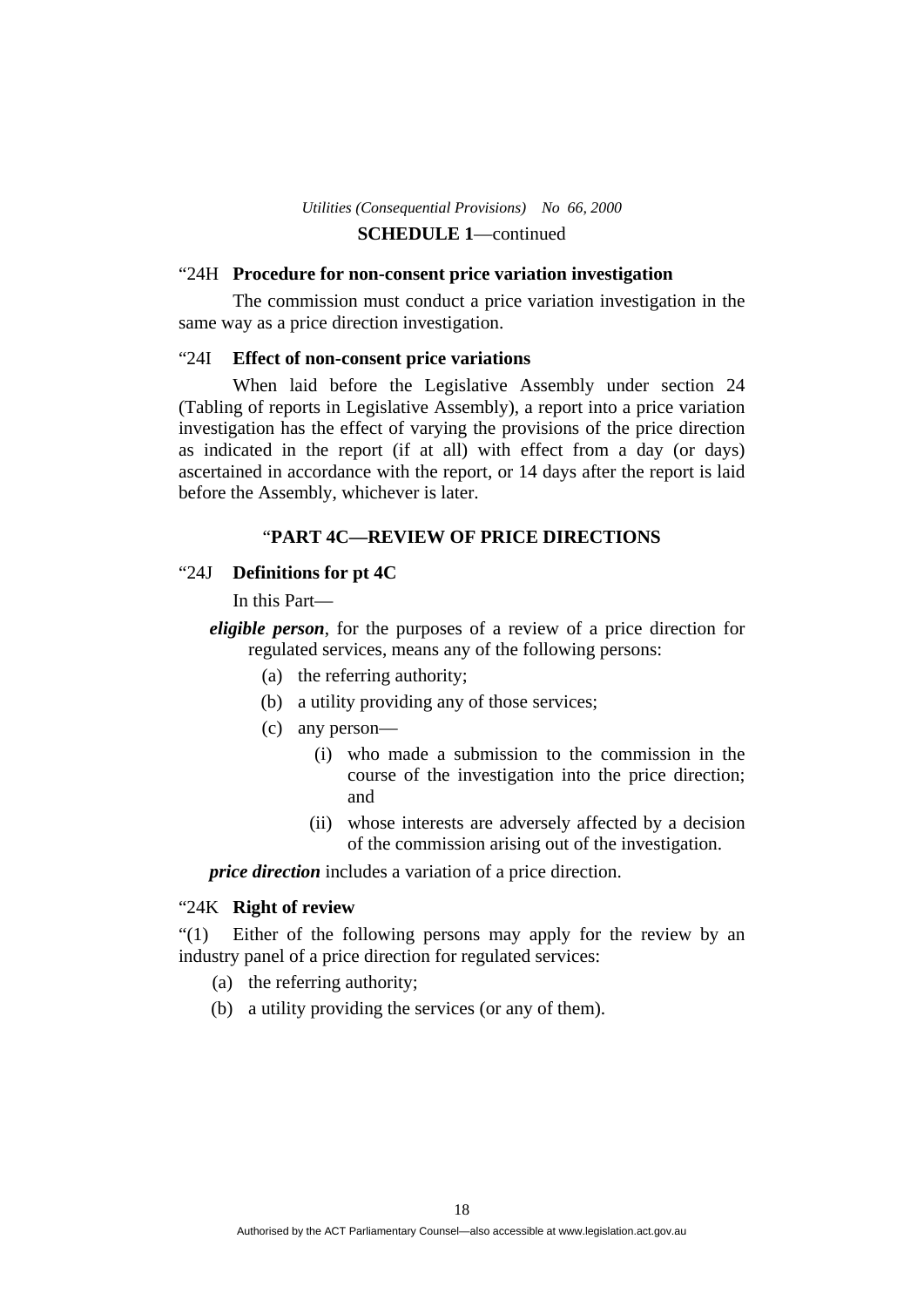"(2) An application for review in a form approved by the commission (stating the grounds of the application) must be lodged with the commission within 3 months after the final report into the price direction investigation is laid before the Legislative Assembly under section 24 (Tabling of reports in Legislative Assembly).

"(3) After lodgment of an application for review, the commission must—

- (a) give all other eligible persons a copy of the application, inviting them to lodge written notice with the commission within 14 days if they intend to appear as a party; and
- (b) publish notice of the application in a daily newspaper published and circulating in the Territory.

### "24L **Who are the parties to a review?**

"(1) The applicant and any eligible person who notifies the commission as invited under subsection 24K (3) are the parties to the review.

"(2) A party to a review may be represented by another person.

### "24M **Industry panel**

"(1) An application for review must be heard by a panel (an *industry panel*) of 3 members.

"(2) Provisions for the constitution of the panel and for the terms of office of the panel and panel members are set out in Schedule 2A.

"(3) The *Statutory Appointments Act 1994* does not apply in relation to an appointment to an industry panel.

#### "24N **Nature of review**

"(1) On an application for review of a price direction, an industry panel may—

- (a) substitute a new price direction for the original price direction; or
- (b) confirm the original direction.

"(2) An industry panel must make a decision on an application for review—

- (a) on the merits of the case, having regard to the criteria listed at subsection 20 (2) for price directions; and
- (c) as required by sections 20A, 20B and 20C for price directions.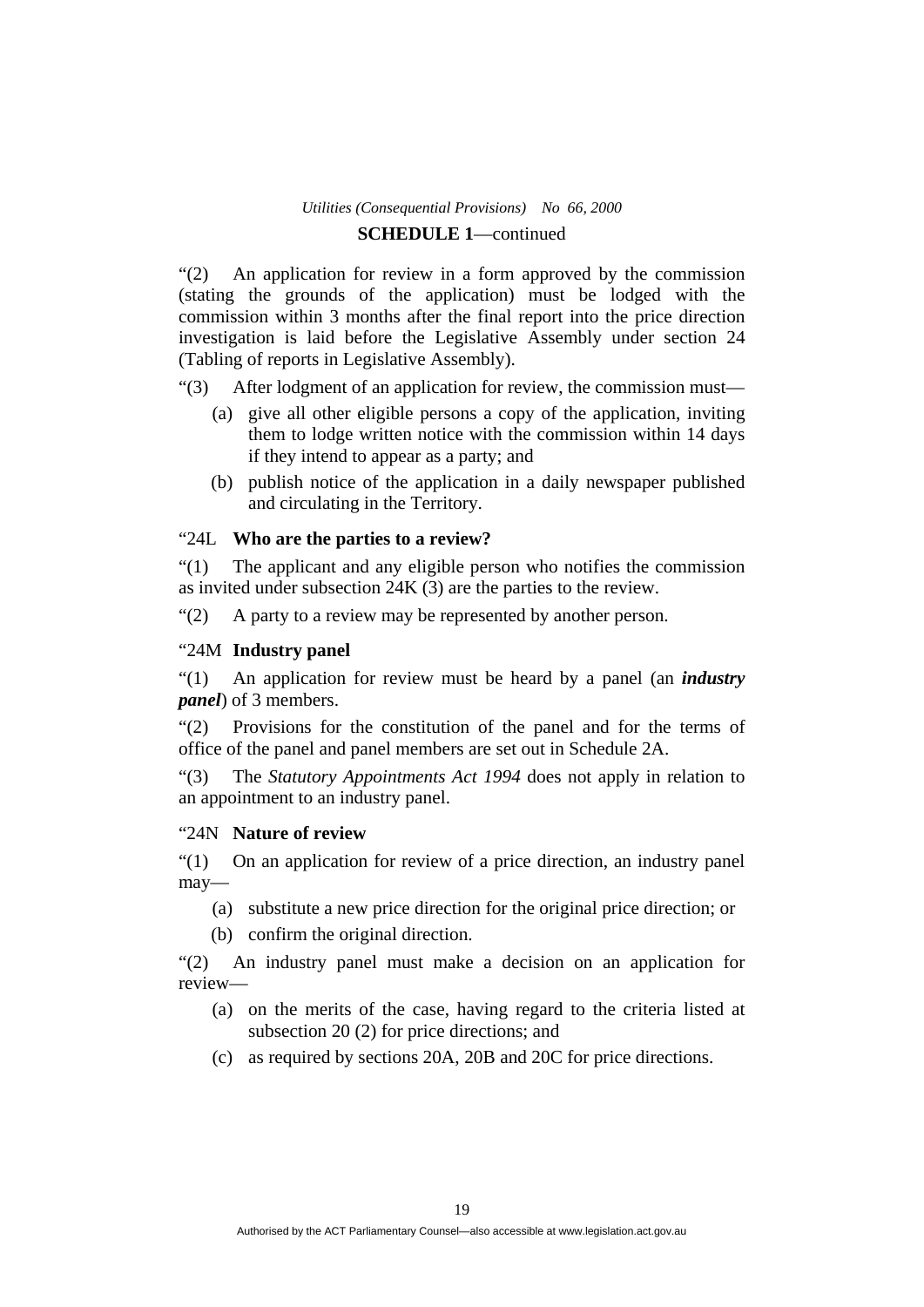"(3) Despite subsection (2), the panel may not consider any matter on an application for review that was not raised on behalf of the applicant in submissions to the commission for the purposes of the investigation of the price direction that is the subject of the review.

### "24O **Procedure for review**

"(1) In considering an application for review, an industry panel has the same powers as the commission in conducting a price regulation investigation.

"(2) Without limiting subsection (1), the following provisions apply to the panel on the hearing of the application for review as if it were the commission conducting a price regulation investigation:

- section 17 (Procedure for industry reference investigations);
- section 18 (Draft reports (industry reference investigations));
- Part 7 (Information);
- Part 8 (Cooperation with the commission).

### "24P **Referral of matters to commission**

"(1) An industry panel may, in writing, refer any matter raised in the course of a review to the commission for an advisory opinion.

"(2) The commission must consider any matter raised on a reference from the panel, and give the panel a report setting out its findings.

"(3) The panel must take into account the commission's findings on the reference in making a decision on the review.

### "24Q **Witnesses and evidence**

"(1) At the request of any party, an industry panel may exercise its powers under section 41 (Provision of information to commission) and 49 (Attendance at hearing) (as applied by section 24O (Procedure for review)) to require the provision of information or a document, or to require a person to attend before the panel, for the purpose of hearing the application for review.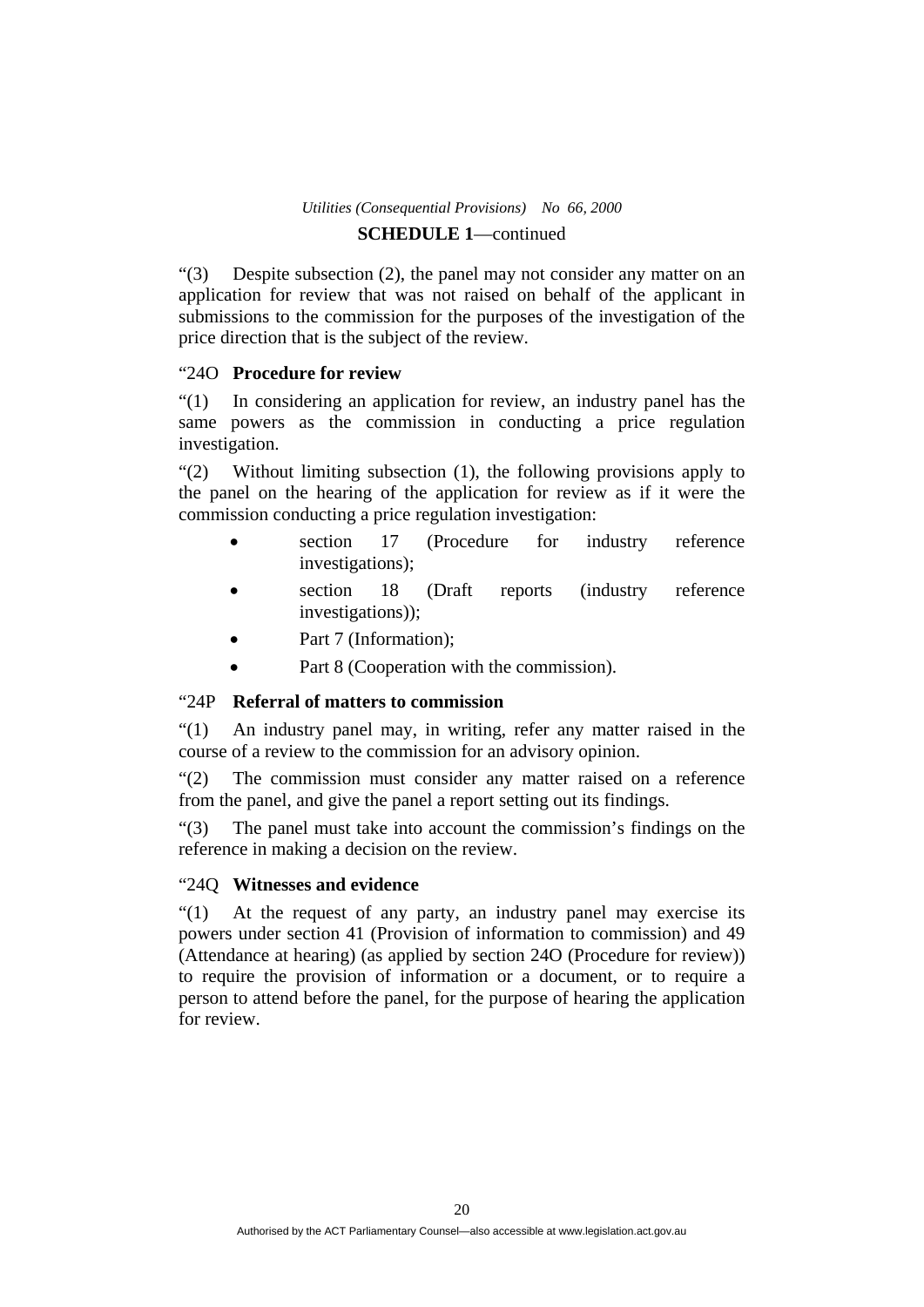"(2) The party must pay all the expenses of any person in complying with a requirement on a request under subsection (1).

#### "24R **Frivolous or vexatious applications**

 If an industry panel considers that an application for review is frivolous or vexatious, it may, at any stage during the hearing—

- (a) by a written direction—dismiss the application; and
- (b) at the request of any party—make a written declaration preventing any subsequent application for the review of any price direction by the applicant from being heard without leave of an industry panel established for the purpose of the later application.

#### "24S **Implementation of price direction under review**

"(1) A price direction has effect despite any application for its review, unless the industry panel, on an application by a party, declares in writing that the implementation of the price direction is suspended or altered until—

- (a) if the panel confirms the price direction under review—the day on which the report of the review is tabled in the Legislative Assembly (under section 24U (Functions of the commission)); or
- (b) if the panel substitutes a new direction for the price direction under review—the day (or days) on which the substituted direction comes into effect.

"(2) The declaration of suspension or alteration is taken to be a variation of the price direction while the direction remains in force.

"(3) The following sections apply to the declaration of suspension or alteration as if it were the final report of a price regulation investigation:

- section 21 (Final reports);
- section 23 (Confidential material in reports);
- section 24 (Tabling of reports in Legislative Assembly);
- section 24B (Correction of errors in reports).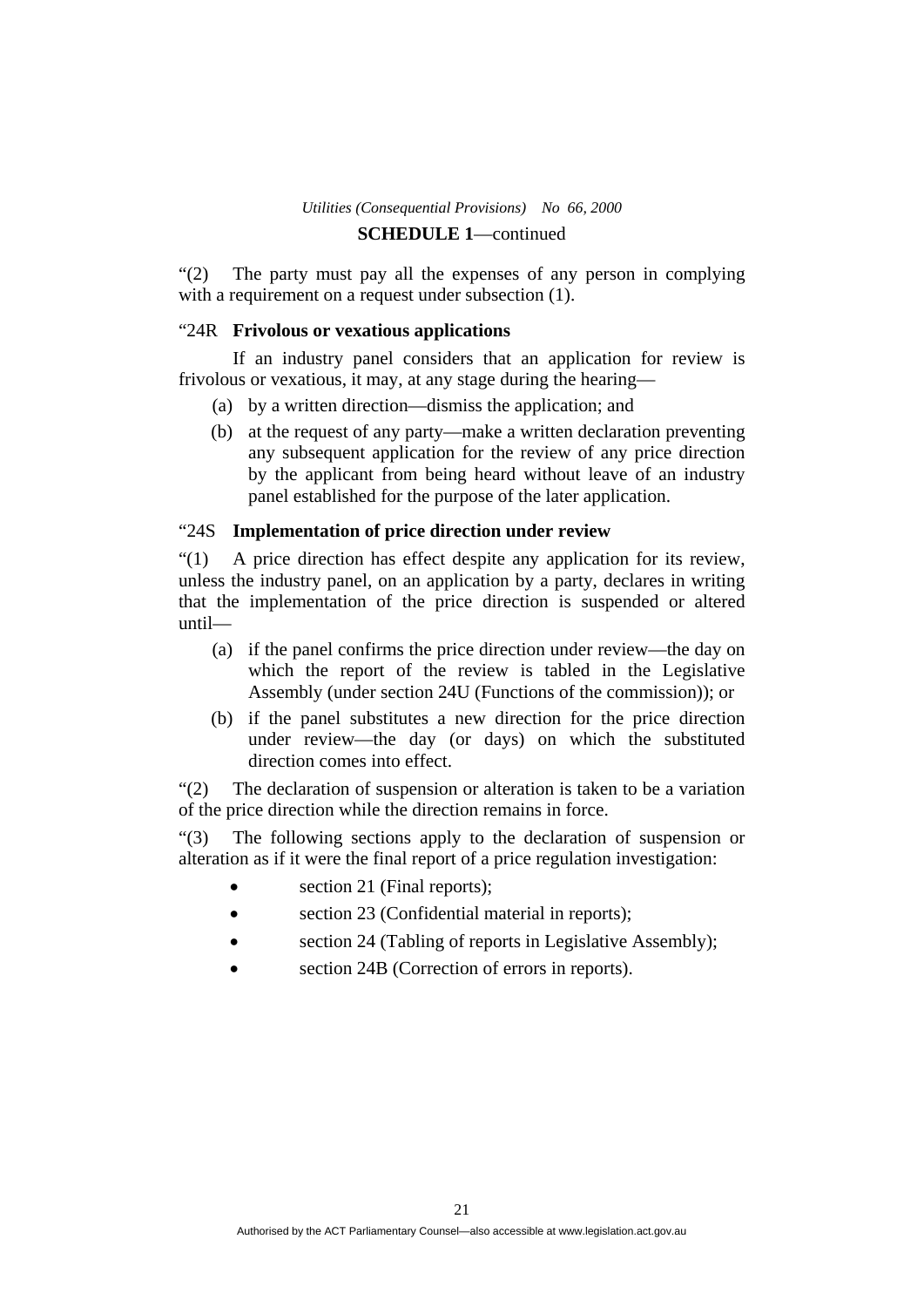### "24T **Effect of decision**

"(1) If, as a result of a review, an industry panel substitutes a new price direction for the original—

- (a) each provision of the substituted direction comes into effect on a day ascertained in accordance with the direction, or 14 days after the day on which the final report of the direction is tabled in the Legislative Assembly, whichever is later; and
- (b) each provision of the substituted direction remains in effect until a day ascertained in accordance with the direction; and
- (c) the date and period of effect of different provisions of the substituted direction may be different; and
- (d) this Act applies as if the substituted price direction were a price direction made by the commission (subject to subsection (2))—for example, the substituted price direction may be varied under Part 4B (Variation of price directions).
- "(2) A substituted direction may not be reviewed under this Part.

### "24U **Functions of the commission**

"(1) The commission must give an industry panel any assistance the panel requires, including the provision of all the information available to the commission in the original investigation.

"(2) The following sections apply (with necessary changes) to the report of an industry panel's decision on an application for review as if it were a report by the commission into a price regulation investigation:

- section 21 (Final reports);
- section 23 (Confidential material in reports);
- section 24 (Tabling of reports in Legislative Assembly);
- section 24B (Correction of errors in reports).

"(3) The commission must take any action necessary to implement a decision of an industry panel.

### "24V **Costs**

"(1) The reasonable costs of the review of a price direction, as assessed by the industry panel and notified to the applicant, are payable as follows:

(a) the costs of each party are payable by the party;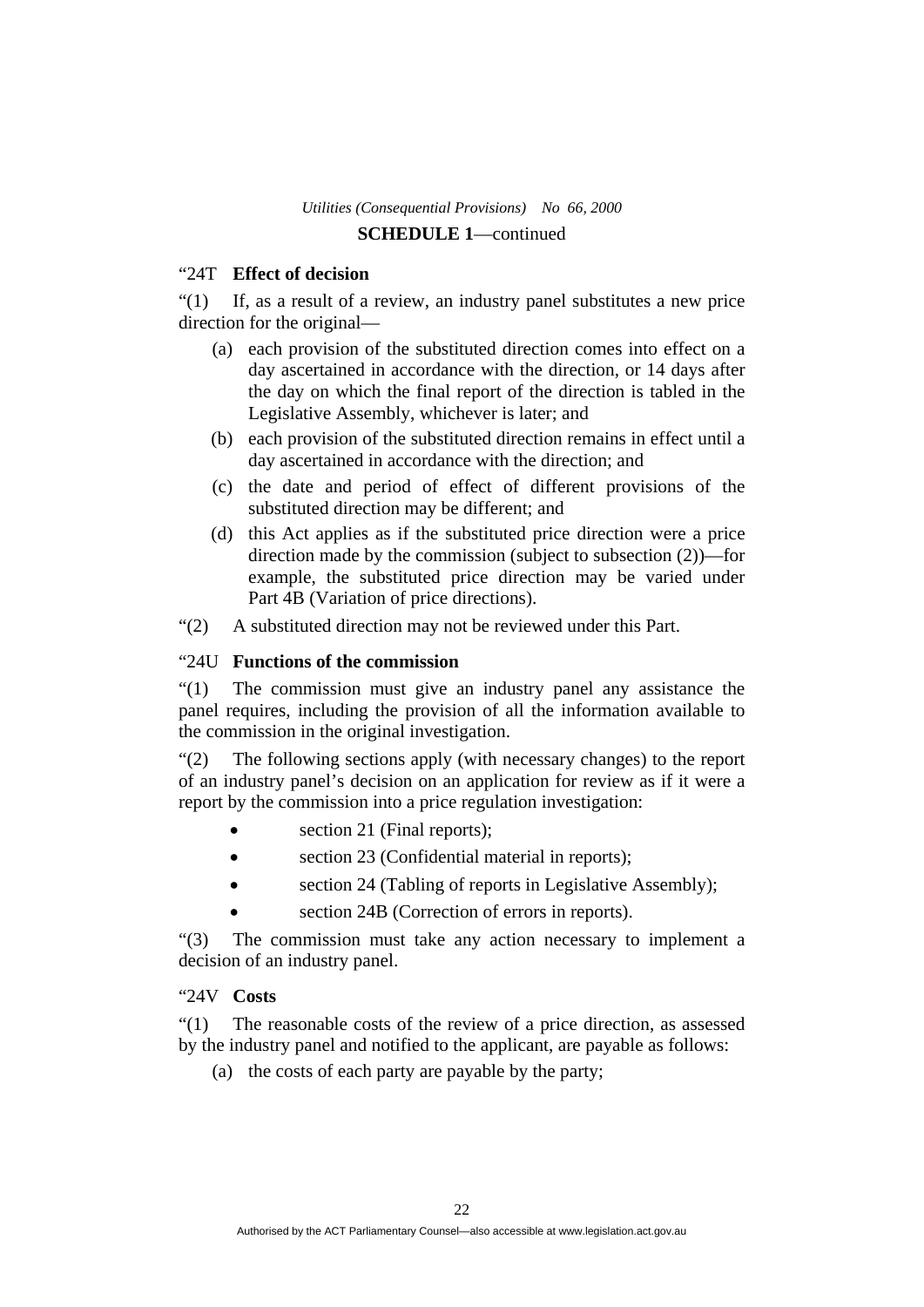(b) the costs of the industry panel are payable by the utilities to which the review relates in proportions determined by the commission.

"(2) The costs of the industry panel include any costs incurred by the panel in obtaining the assistance of the commission or any other person, body (whether incorporated or unincorporated) or government agency.

### "24W **Legal protection of panel members, parties and representatives**

"(1) An action, suit or proceeding does not lie against someone who is or has been a member of an industry panel for any act done in good faith in the exercise or purported exercise of a function under this Act.

"(2) An action, suit or proceeding does not lie against someone who is or has been a party to an application or a representative of a party for any act done in good faith in that capacity.".

### **New Schedule 2A—**

After Schedule 1 insert the following Schedule:

#### SCHEDULE 2A See s 24M

### INDUSTRY PANELS—CONSTITUTION AND PROCEDURE

#### **1 Appointment of members of industry panels**

**(1)** The referring authority must appoint an industry panel of 3 members (1 of whom is declared in the appointment as the president) to hear an application for the review of a price direction.

**(2)** The following are not eligible to be members of an industry panel established for the review of a price direction:

- (a) a commissioner;
- (b) a member of the staff of the commission;
- (c) a party to the review.

**(3)** A member holds office (subject to this Act) until the conclusion of the review for which he or she is appointed.

**(4)** A member is otherwise appointed on terms, not inconsistent with this Act, determined by the referring authority.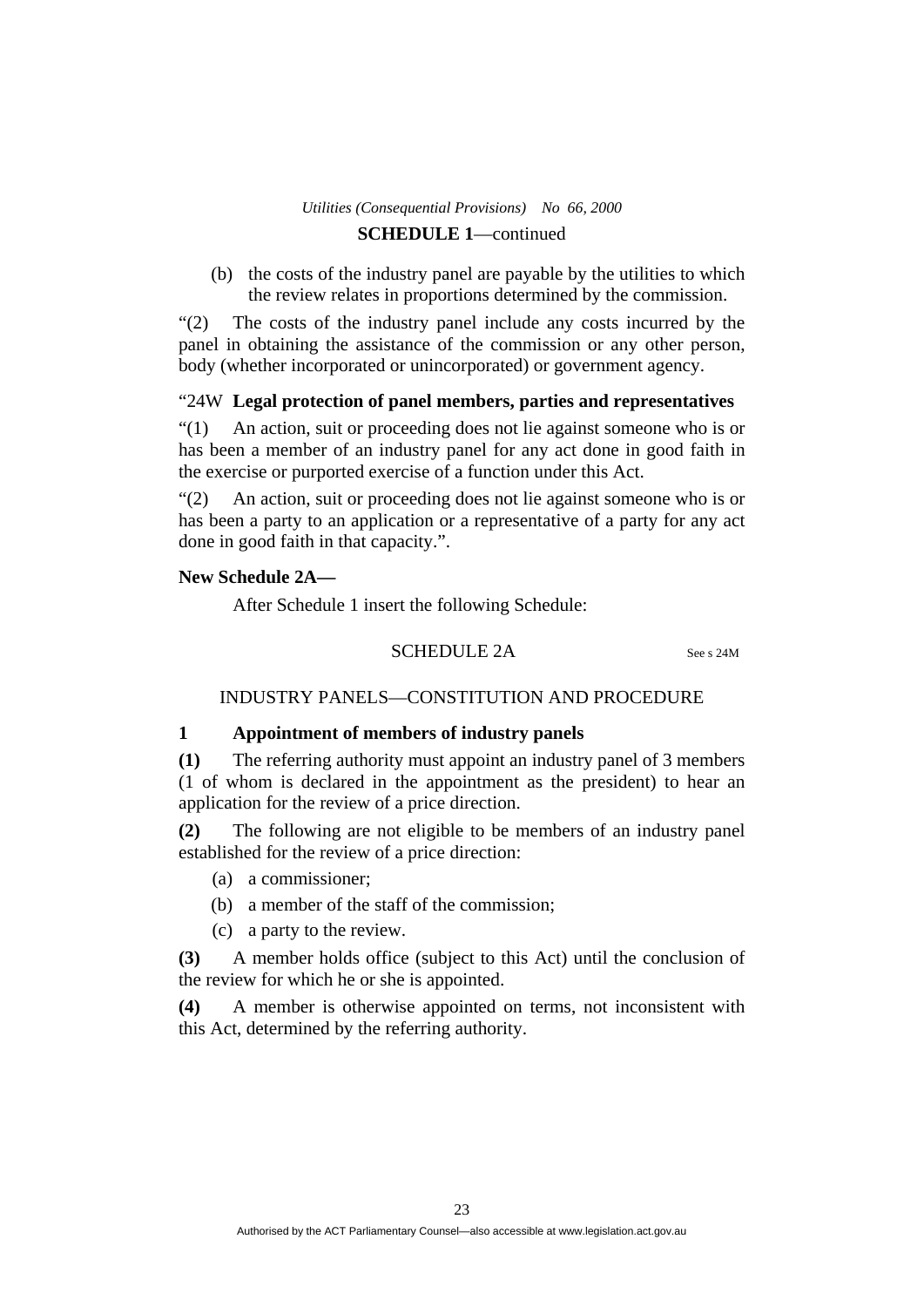### **2 Qualifications**

A member of an industry panel must have knowledge or experience in 1 of the following fields:

- (a) commerce;
- (b) economics;
- (c) industry;
- (d) law;
- (e) public administration.

### **3 Appointment defects and vacancies**

 An act or decision of an industry panel is not invalid merely because of a defect or irregularity in the appointment of a member of the panel, or a vacancy in the office of a member.

### **4 Remuneration and allowances**

 A member of a panel is entitled to such remuneration, allowances and other entitlements—

- (a) as are determined by the Remuneration Tribunal in respect of the member; or
- (b) if there is no such determination—as are determined by the Chief Minister in respect of the member by an interim determination under the *Remuneration Tribunal Act 1995*.

### **5 Presiding member**

**(1)** The president presides over the hearing of an application.

**(2)** If the president resigns or is removed from office, the referring authority must declare another member to be the presiding member.

**(3)** A declaration must be in writing.

**(4)** A copy of a declaration must be given to the other members of the panel and the parties to the review.

### **6 Decision-making**

The panel's decision on a review must be reached as follows:

 (a) if all, or a majority, of the panel are of a particular opinion—the decision is to be made according to that opinion;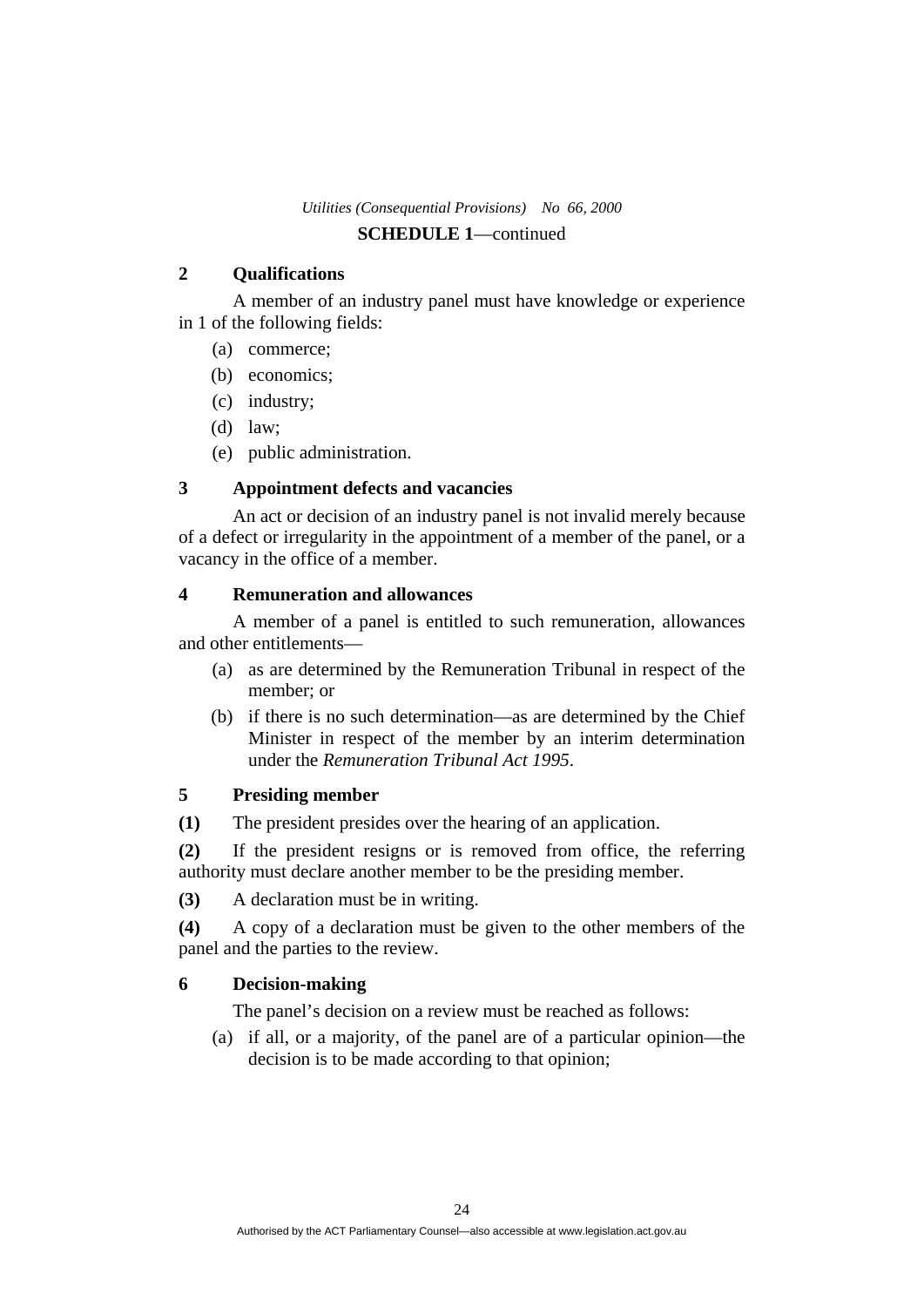(b) if no 2 members agree—in accordance with the opinion of the president or, if the president has resigned or been removed from office, the presiding member.

### **7 Disclosure of interests**

**(1)** Before a panel begins to hear an application for review, the members of the panel must give written notice to the referring authority of any direct or indirect pecuniary interests that they have in relation to the review.

**(2)** On receiving notice of the interests of a member of a panel, the referring authority may—

- (a) give written notice of the interests to the other members and to the parties to the review; or
- (b) by written notice to the member, remove the member from office.

**(3)** The referring authority must give a copy of a notice of the removal of a member from office to the other members and to the parties to the review.

**(4)** If a member of a panel is removed from office—

- (a) the review may proceed under the remaining members, if the parties agree; or
- (b) failing agreement—the referring authority must dissolve the panel and constitute a new panel (under this Schedule) with the remaining members and a new member.

#### **8 Resignation**

**(1)** A member of a panel may resign from office by written notice to the referring authority.

**(2)** A member of a panel must give written notice of absence to the referring authority if he or she becomes unavailable to consider the application at any stage of the review.

**(3)** After a notice of absence is given, the member must resign from the panel if so directed in writing by the referring authority.

- **(4)** If a member of the panel resigns—
	- (a) the review may proceed under the remaining members, if the parties agree; or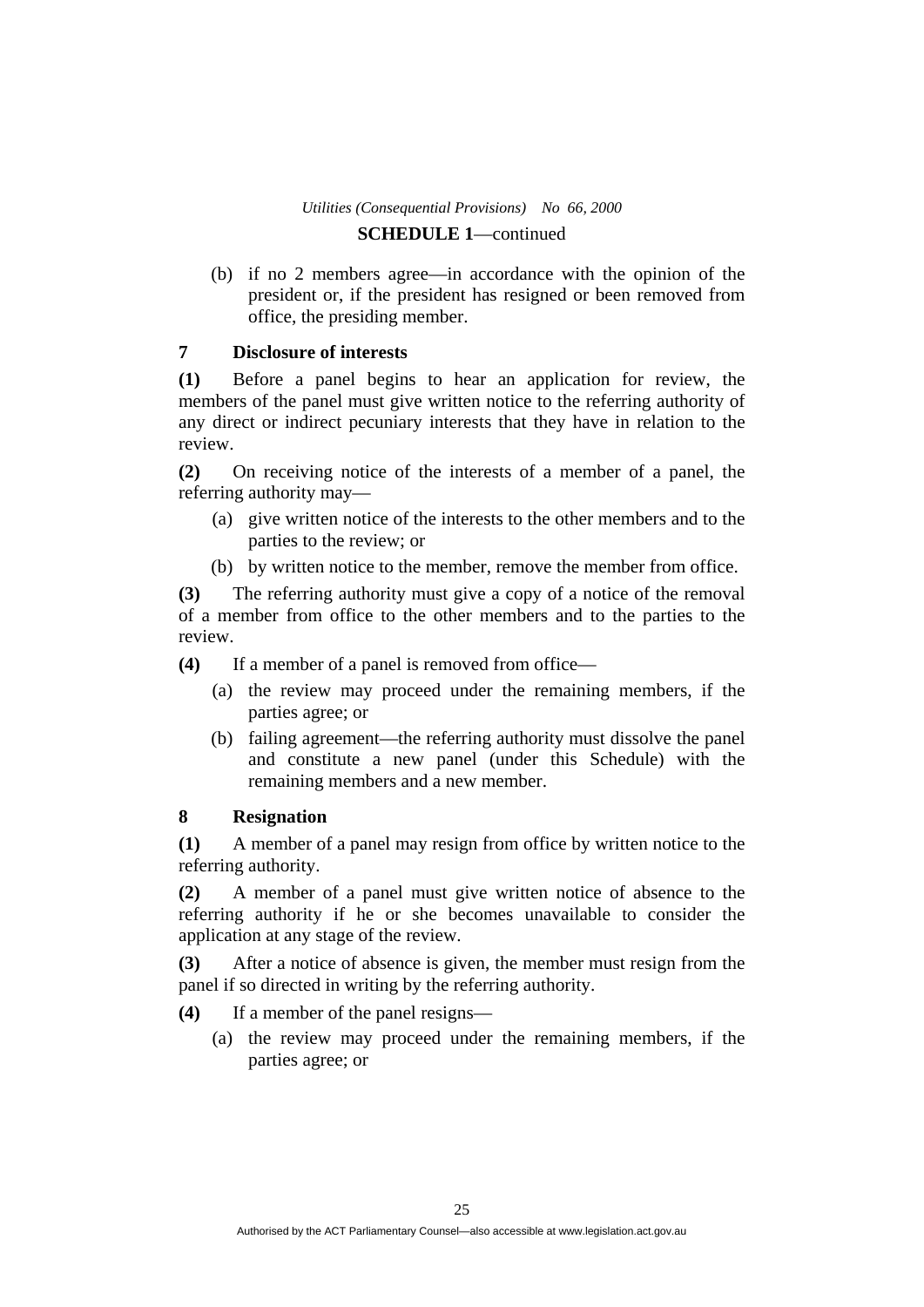(b) failing agreement—the referring authority must dissolve the panel and constitute a new panel (under this Schedule) with the remaining members and a new member.

### **9 Removal from office**

**(1)** The Executive may, by written notice to a member of a panel, suspend the member from office for mental or physical incapacity or incompetence.

**(2)** A notice of suspension must include a full statement of the grounds for suspension.

**(3)** The notice of suspension must be tabled in the Legislative Assembly within 7 sitting days after it is given to the member.

**(4)** The Executive must remove the member from office if, within 15 sitting days after the notice of suspension was tabled in the Legislative Assembly, the Assembly by resolution declares that the member ought to be removed from office.

**(5)** The member resumes office if, after 15 sitting days have elapsed since the notice of suspension was tabled in the Legislative Assembly, the Legislative Assembly has not passed a resolution declaring that the member ought to be removed from office.

**(6)** A member of a panel ceases to hold office if he or she becomes bankrupt, applies to take the benefit of any law for the relief of bankrupt or insolvent debtors, compounds with creditors or makes an assignment of remuneration for the benefit of creditors.".

### **Part 8**

#### *Lands Acquisition Act 1994*

### **Section 3 (definition of** *acquiring authority***, paragraphs (a) and (b))—**

Omit the paragraphs, substitute the following paragraphs:

- "(a) the Executive; or
- (b) a Territory authority; or
- (c) a utility.".

#### **Section 3—**

Insert the following definition:

"*utility*—see *Utilities Act 2000*, dictionary.".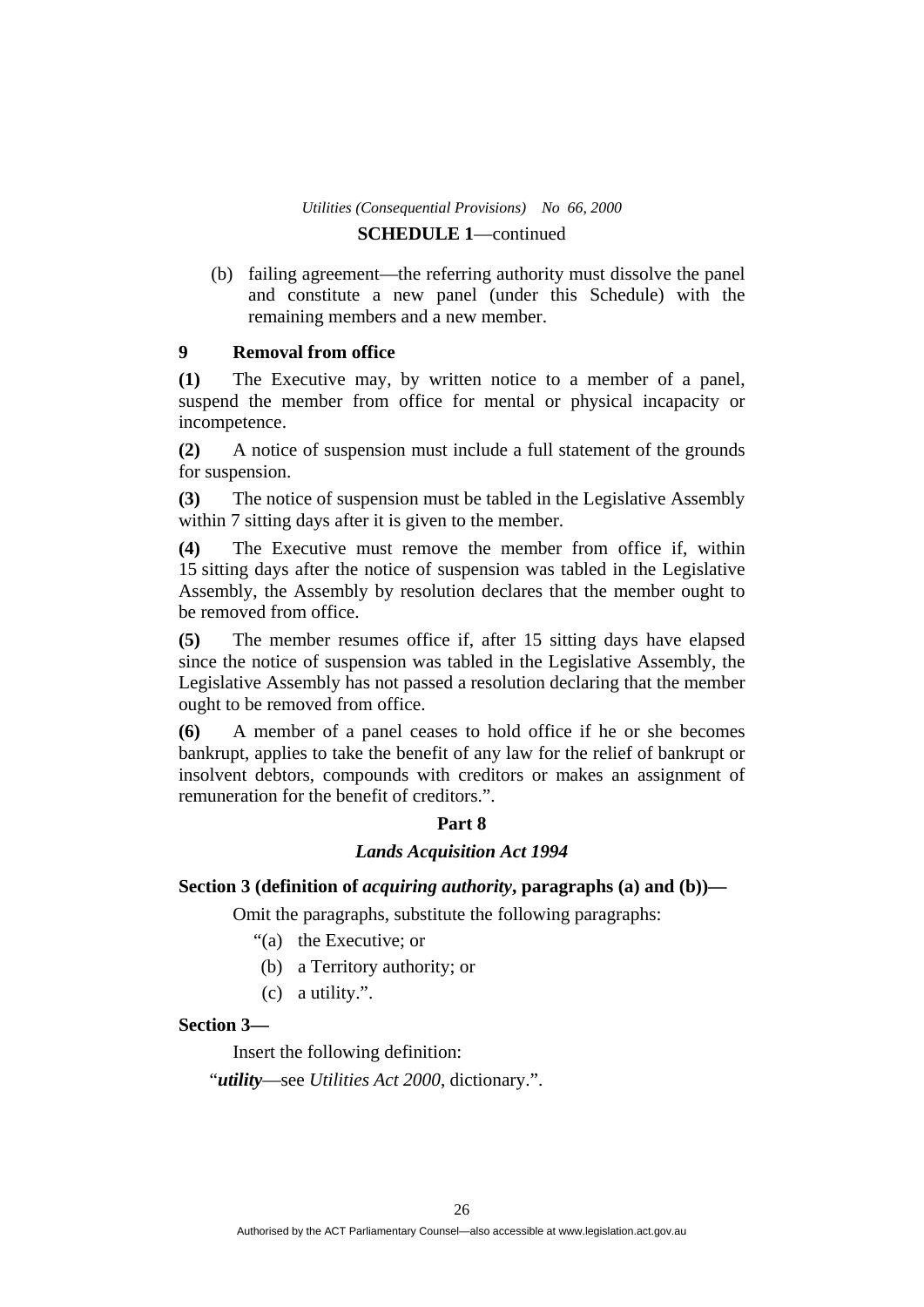#### **Section 4—**

- **(a)** Insert "**(1)**" before "A person".
- **(b)** After subsection (1), insert the following new subsection:

"**(2)** For the compulsory acquisition of land by a utility under section 104 of the *Utilities Act 2000*, an authorised person for the utility under that Act is also an authorised person for this Act.".

#### **Subsection 9 (3)—**

Omit "authority", substitute "utility or other person".

#### **New Part 7A—**

After Part 7 insert the following Part:

### "**PART 7A—COMPENSATION FOR ACQUISITION BY UTILITIES**

### "96A **Application of Parts 6 and 7 to compensation for acquisition by utilities**

 Parts 6 and 7 apply to the acquisition of land (including an interest in land) by a utility under Part 7 (Network operations) of the *Utilities Act 2000* as if—

- (a) a reference to the Executive were a reference to a utility; and
- (b) a reference in paragraph 43 (4) (a) to the Territory or the Commonwealth were omitted; and
- (c) in subparagraph 45 (2) (e) (ii) 'or a person authorised under subsection 5 (4) of the *Government Solicitor Act 1989*' were omitted and ', a person authorised under subsection 5 (4) of the *Government Solicitor Act 1989* or a utility' were substituted; and
- (d) in subparagraph 54 (1) (b) (ii) 'or a person authorised under subsection 5 (4) of the *Government Solicitor Act 1989*' were omitted and ', a person authorised under subsection 5 (4) of the *Government Solicitor Act 1989* or a utility' were substituted; and
- (e) in subparagraph 72 (1) (d) (i) 'or a person authorised under subsection 5 (4) of the *Government Solicitor Act 1989*' were omitted and ', a person authorised under subsection 5 (4) of the *Government Solicitor Act 1989* or a utility' were substituted; and
- (f) in subparagraph  $72$  (1) (d) (ii) 'or a person so authorised' were omitted and ', a person so authorised or a utility' were substituted; and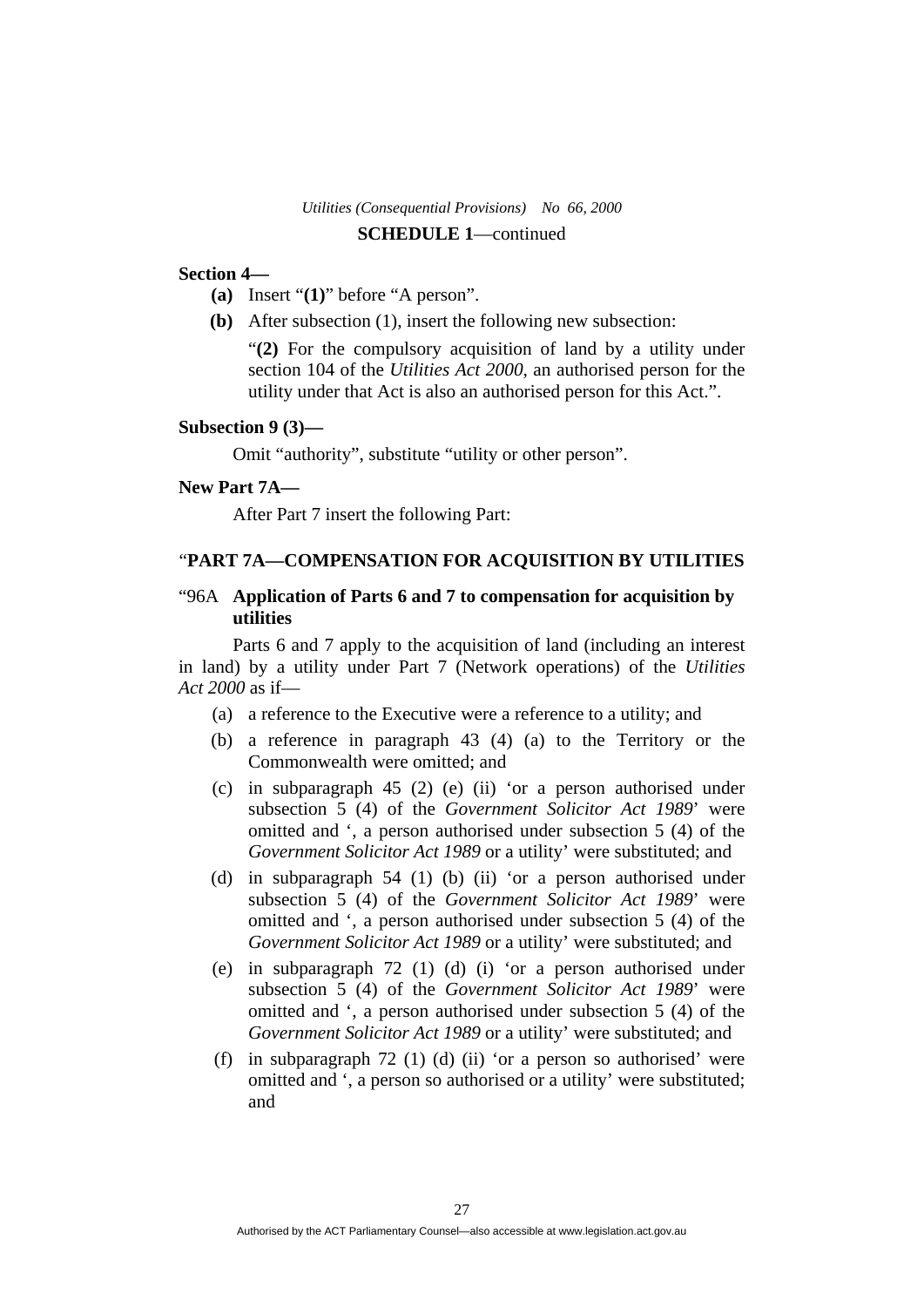- (g) section 75 (Payment of compensation into trust account) were repealed; and
- (h) section 95 (Payment of compensation into trust account) were repealed; and
- (i) a reference in section 109 (Award of costs in administrative appeals tribunal proceedings) to the Executive were a reference to a utility; and
- (j) a reference in section 112 (Payments to be a good discharge) to the Executive were a reference to a utility.

### "96B **Modification of operation of pt 7A**

"(1) The regulations may modify the operation of this Part to make provision with respect to any matter that is not, or not adequately, dealt with in this Part.

"(2) This section expires 1 year after it commences.".

### **New section 97A—**

Before section 98 insert the following section in Part 9:

### "97A **Definition for pt 9**

In this Part—

*acquiring authority* does not include a utility.".

#### **Part 9**

#### *Magistrates Court (Civil Jurisdiction) Act 1982*

#### **New section 12B—**

After section 12A insert the following section:

#### "12B **Complaints under Utilities Act, pt 12 (Complaints)**

 The Magistrates Court has no jurisdiction with respect to a matter to the extent to which it is the subject of—

- (a) a complaint under Part 12 (Complaints) of the *Utilities Act 2000*; or
- (b) a direction or declaration of the council under that Part.".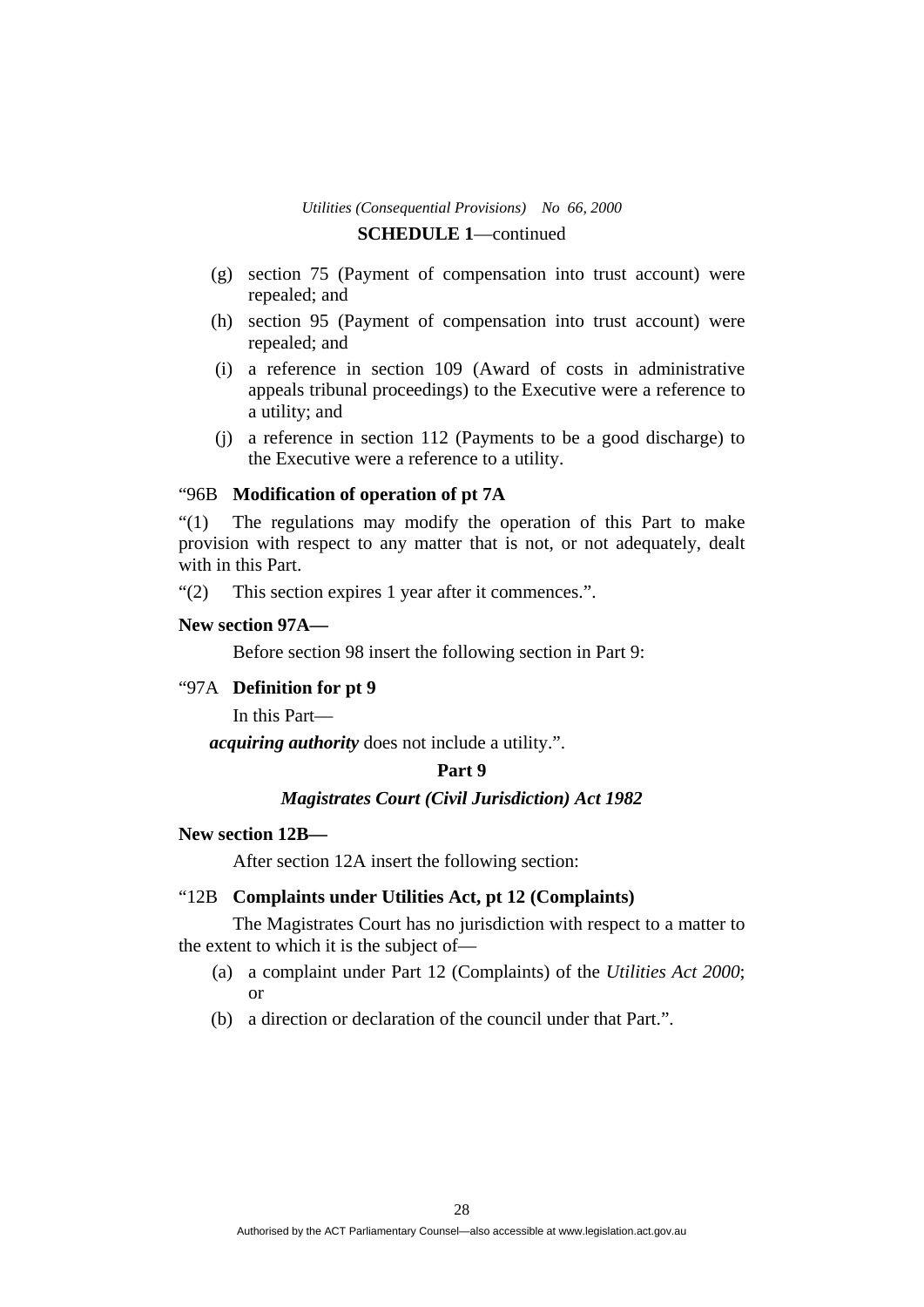#### **New Division 7, Part 19—**

After section 380 insert the following Division in Part 19:

### "*Division 7—Miscellaneous*

### "380A **Enforcement of payment directed by Essential Services Consumer Council**

"(1) In this section—

*council* means the Essential Services Consumer Council.

*payment direction* means a direction by the council under section 209 (Payment for loss or damage) of the *Utilities Act 2000* that a utility pay a stated amount to a complainant.

"(2) If a copy of a payment direction, certified by the registrar of the council, is filed, the direction is enforceable under this Part as if it were a judgment of the Small Claims Court.".

#### **Part 10**

#### *Nature Conservation Act 1980*

#### **Section 76A—**

Omit the section, substitute the following section:

#### "76A **Act not to apply to certain appointed people**

 This Act does not apply in relation to a person appointed for the purposes of section 33 (Connecting electrical installations to network inspections) of the *Electricity Safety Act 1971* in the exercise of his or her powers under that section as a person so appointed.".

#### **Part 11**

#### *Ombudsman Act 1989*

#### **Subparagraph 5 (1) (a) (i)—**

Add at the end "or".

### **Paragraphs 5 (2) (a), (b), (c), (ca), (cb), (cc) and (cd)—**

Add at the end "or".

### **Subparagraphs 5 (2) (ce) (i), (ii), (iii) and (v)—**

Add at the end "or".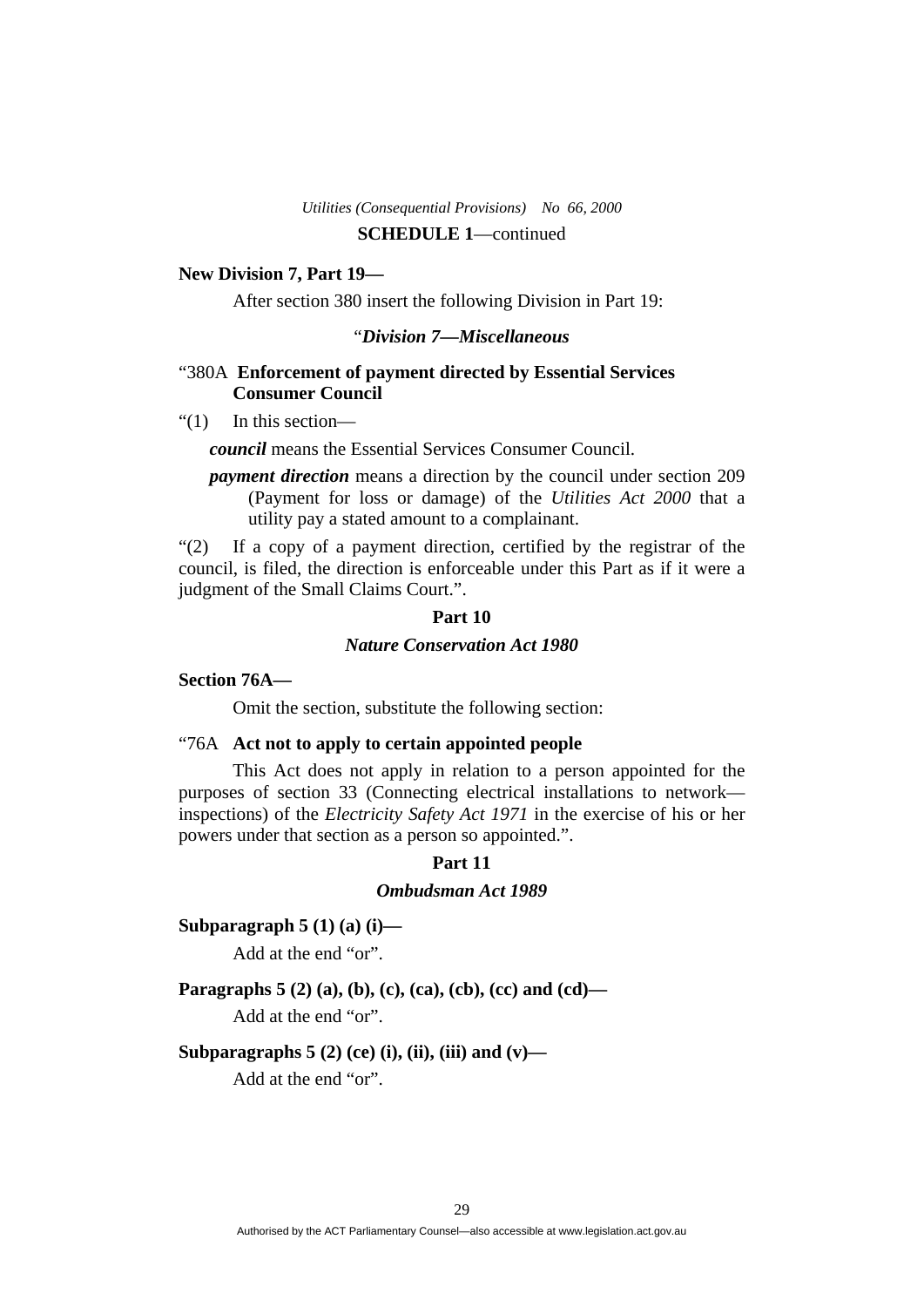### **Paragraph 5 (2) (ce) (second occurring)—**

Omit the paragraph, substitute the following paragraph:

 "(cf) action taken by a judicial commission under the *Judicial Commissions Act 1994*; or"

### **Paragraph 5 (2) (d)—**

Add at the end "or".

#### **Subparagraph 5 (2) (f) (ii)—**

Add at the end "or".

### **Subsection 5 (2)—**

Add at the end the following paragraph:

"(g) action taken by the essential services consumer council.".

#### **Section 6B—**

Repeal the section, substitute the following section:

### "6B **Mandatory referral**

"(1) If the ombudsman decides that it would be more appropriate for a complaint to be investigated by any of the following entities, the ombudsman must refer the complaint to the entity:

- (a) the commissioner for the environment;
- (b) the community and health services complaints commissioner;
- (c) the essential services consumer council.

"(2) If a complaint is referred to an entity, the ombudsman must give the entity the relevant documents and information about the complaint.".

#### **Part 12**

#### *Plumbers, Drainers and Gasfitters Board Act 1982*

#### **Section 3 (definition of** *proper authority***)—**

Omit the definition.

### **Paragraph 5 (1) (a)—**

Omit "proper authority", substitute "chief executive".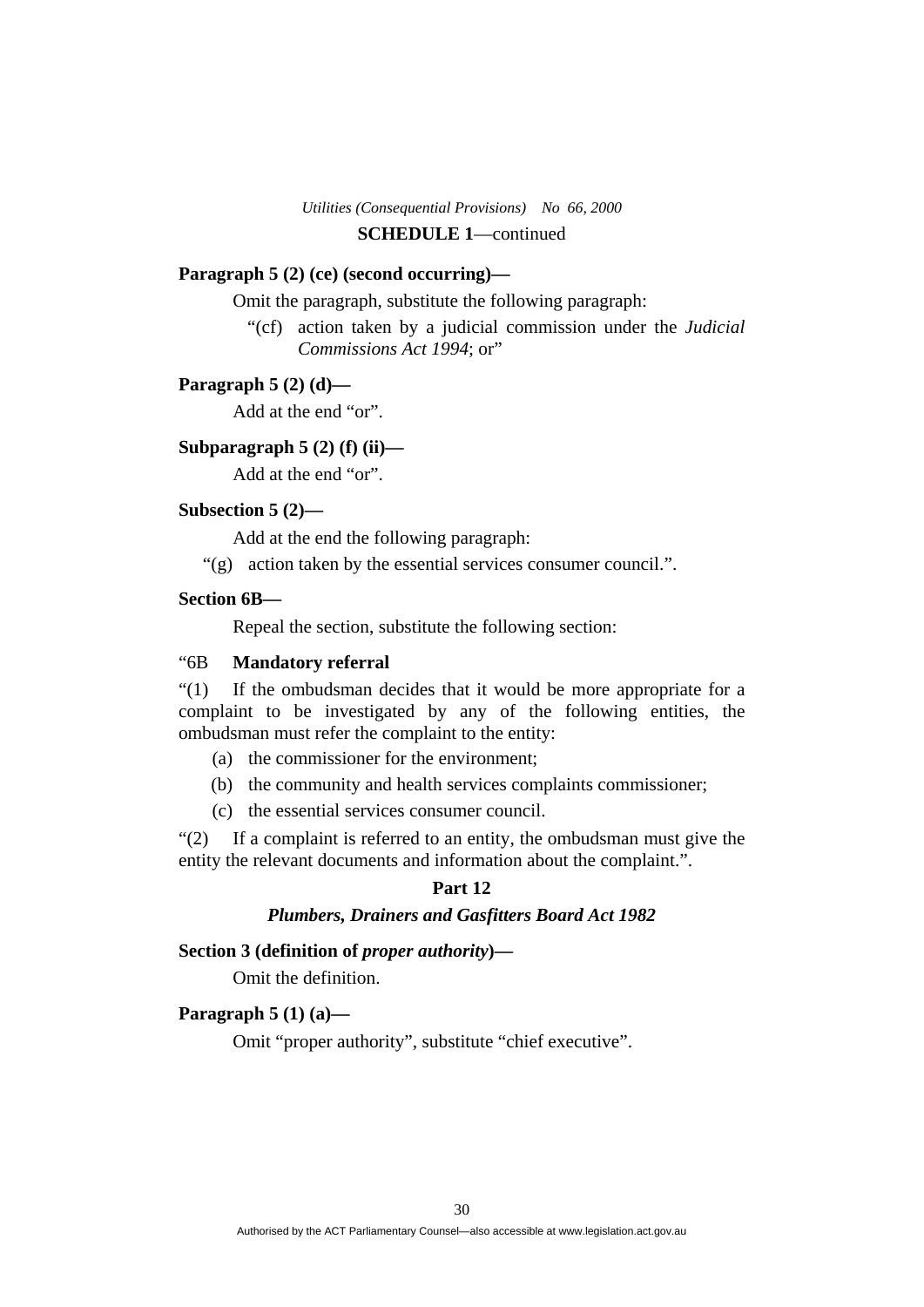#### **Paragraph 10 (2) (d)—**

Omit "proper authority", substitute "chief executive".

#### **Subparagraphs 26 (1) (a) (i) and (b) (i)—**

 Omit "*Canberra Sewerage and Water Supply Regulations*", substitute "*Water and Sewerage Act 2000* and the *Water and Sewerage Regulations 2000*".

### **Paragraph 31 (2) (c)—**

 Omit "the *Canberra Sewerage and Water Supply Regulations*", substitute "a relevant law".

#### **Section 31—**

Add at the end the following subsection:

"(4) In this section—

*relevant law* means—

- (a) the *Water and Sewerage Act 2000*; or
- (b) the *Water and Sewerage Regulations 2000*; or
- (c) the *Canberra Sewerage and Water Supply Regulations* in force immediately before the repeal of the *Energy and Water Act 1988*.".

### **Part 13**

### *Public Health Act 1997*

#### **Subsection 20 (1) (penalty provision)—**

 Omit the penalty provision, substitute the following penalty provision:

"Maximum penalty:

- (a) for a person who is not a utility—50 penalty units, imprisonment for 6 months or both; or
- (b) for a utility—2 000 penalty units, imprisonment for 6 months or both.".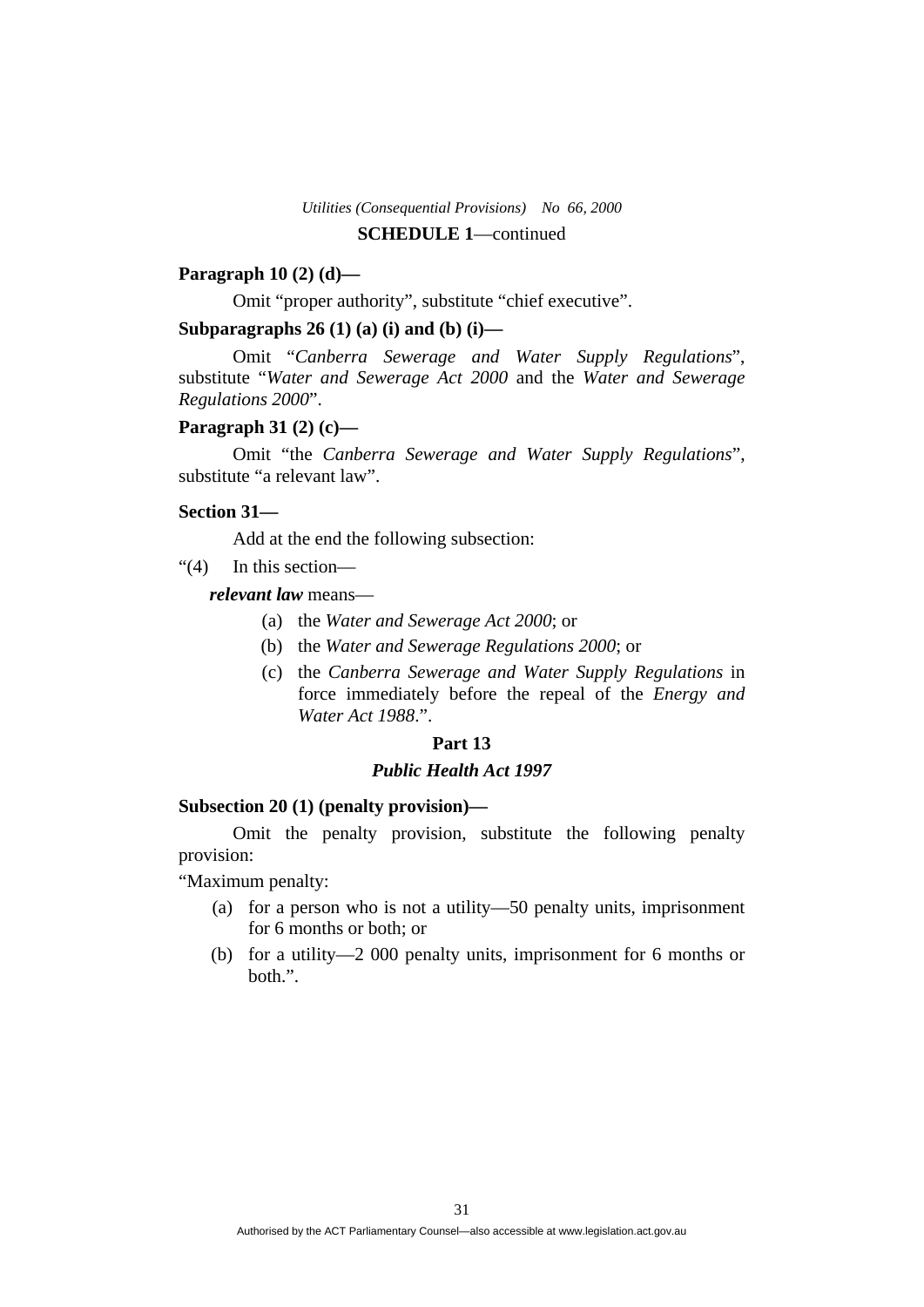#### **Subsection 20 (2) (penalty provision)**—

 Omit the penalty provision, substitute the following penalty provision:

"Maximum penalty:

- (a) for a person who is not a utility—50 penalty units, imprisonment for 6 months or both; or
- (b) for a utility—2 000 penalty units, imprisonment for 6 months or both.".

#### **Subsection 21 (1) (penalty provision)—**

 Omit the penalty provision, substitute the following penalty provision:

"Maximum penalty:

- (a) for a person who is not a utility—50 penalty units, imprisonment for 6 months or both; or
- (b) for a utility—2 000 penalty units, imprisonment for 6 months or both."

### **Subsection 21 (2) (penalty provision)—**

 Omit the penalty provision, substitute the following penalty provision:

"Maximum penalty:

- (a) for a person who is not a utility—50 penalty units; or
- (b) for a utility—2 000 penalty units.".

### **Subsection 42A (1) (penalty provision)—**

 Omit the penalty provision, substitute the following penalty provision:

"Maximum penalty:

- (a) for a person who is not a utility—30 penalty units; or
- (b) for a utility—2 000 penalty units.".

### **Subsection 42A (2) (penalty provision)—**

 Omit the penalty provision, substitute the following penalty provision:

"Maximum penalty:

(a) for a person who is not a utility—30 penalty units; or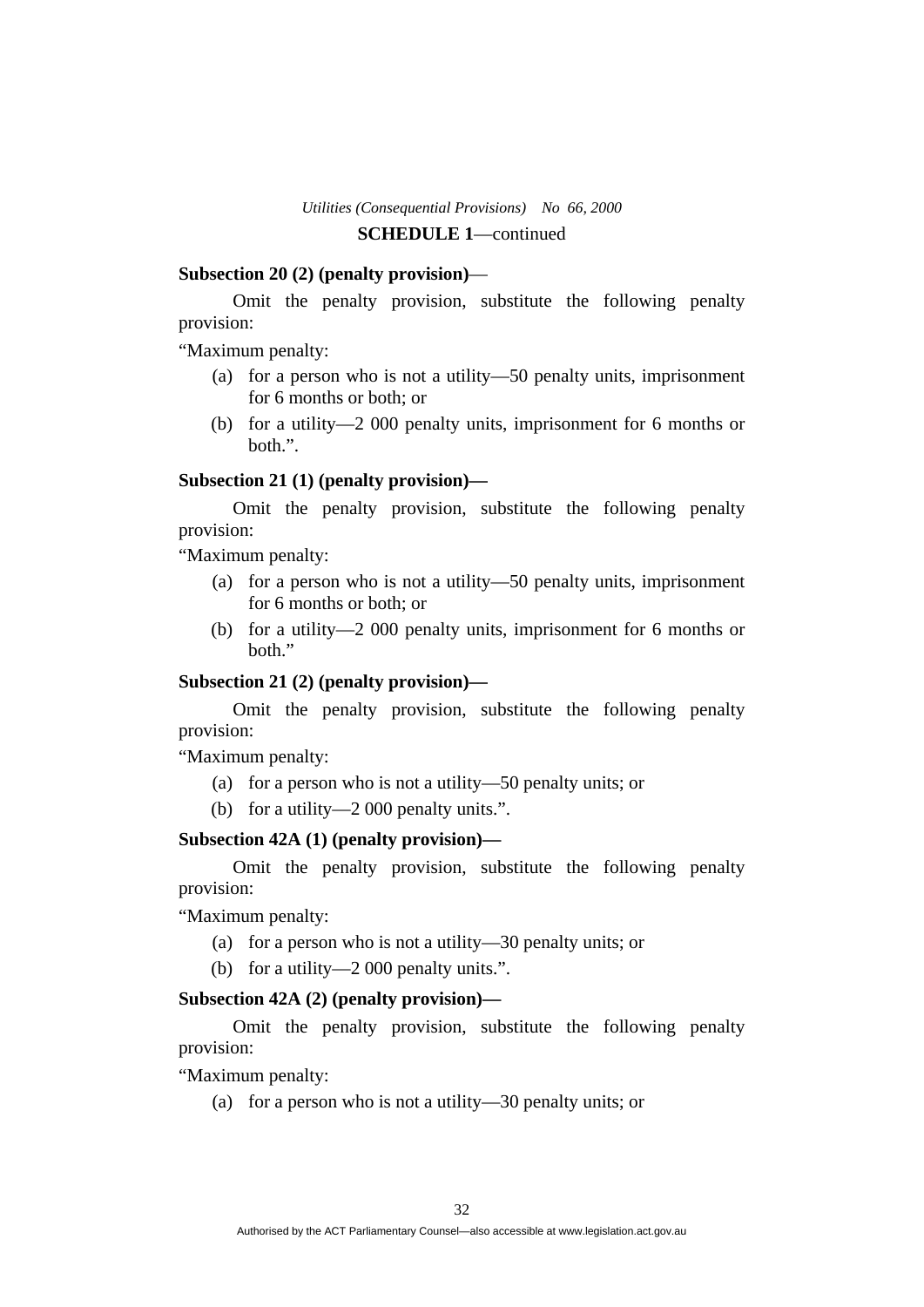(b) for a utility—2 000 penalty units.".

#### **Subsection 42A (3) (penalty provision)—**

 Omit the penalty provision, substitute the following penalty provision:

"Maximum penalty:

- (a) for a person who is not a utility—30 penalty units; or
- (b) for a utility—2 000 penalty units.".

#### **Section 57 (penalty provision)—**

 Omit the penalty provision, substitute the following penalty provision:

"Maximum penalty:

- (a) for a person who is not a utility—100 penalty units; or
- (b) for a utility—2 000 penalty units.".

#### **Subparagraphs 66 (3) (c) (i) and (ii)—**

Omit the subparagraphs, substitute the following subparagraphs:

- "(i) for an individual (other than a utility)—\$10 000; or
- (ii) for a corporation (other than a utility)—\$50 000; or
- (iii) for a utility who is an individual—\$200 000; or
- (iv) for a utility that is a corporation—\$1 000 000.".

### **Subsection 66 (4) (penalty provision)—**

 Omit the penalty provision, substitute the following penalty provision:

"Maximum penalty:

- (a) for a person who is not a utility—100 penalty units, imprisonment for 12 months or both; or
- (b) for a utility—2,000 penalty units, imprisonment for 12 months or both.".

### **Subparagraphs 73 (3) (c) (i) and (ii)—**

Omit the subparagraphs, substitute the following subparagraphs:

- "(i) for an individual (other than a utility)—\$5 000; or
- (ii) for a corporation (other than a utility)—\$25 000; or
- (iii) for a utility who is an individual—\$100 000; or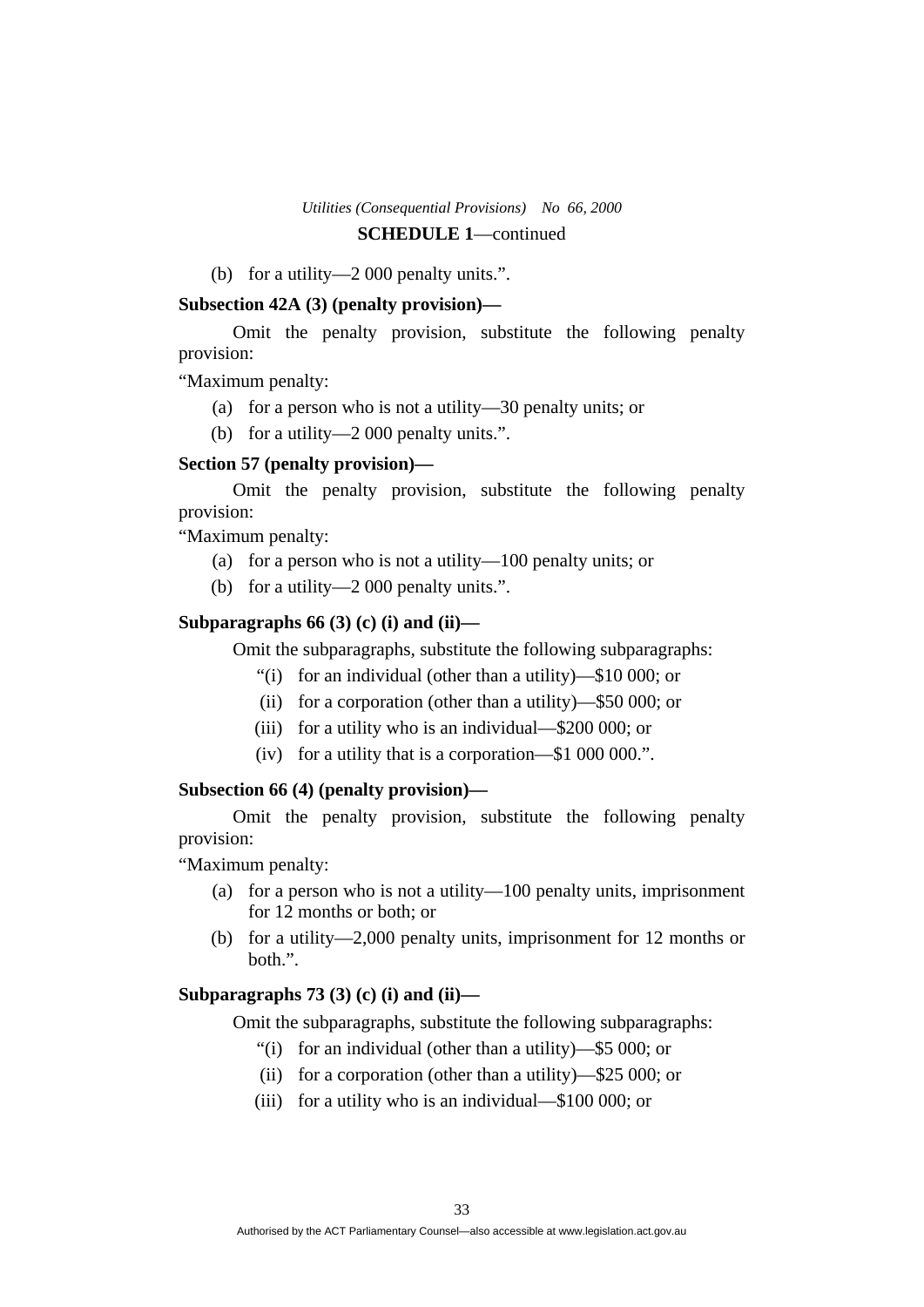(iv) for a utility that is a corporation—\$500 000.".

#### **Subsection 73 (4) (penalty provision)—**

 Omit the penalty provision, substitute the following penalty provision:

"Maximum penalty:

- (a) for a person who is not a utility—100 penalty units; or
- (b) for a utility—2 000 penalty units.".

### **Subsection 82 (1) (penalty provision)—**

 Omit the penalty provision, substitute the following penalty provision:

"Maximum penalty:

- (a) for a person who is not a utility—50 penalty units, imprisonment for 6 months or both; or
- (b) for a utility—2 000 penalty units, imprisonment for 6 months or both.".

### **Subsection 82 (2) (penalty provision)—**

 Omit the penalty provision, substitute the following penalty provision:

"Maximum penalty:

- (a) for a person who is not a utility—50 penalty units; or
- (b) for a utility—2 000 penalty units.".

#### **Section 83 (penalty provision)—**

 Omit the penalty provision, substitute the following penalty provision:

"Maximum penalty:

- (a) for a person who is not a utility—50 penalty units, imprisonment for 6 months or both; or
- (b) for a utility—2 000 penalty units, imprisonment for 6 months or both.".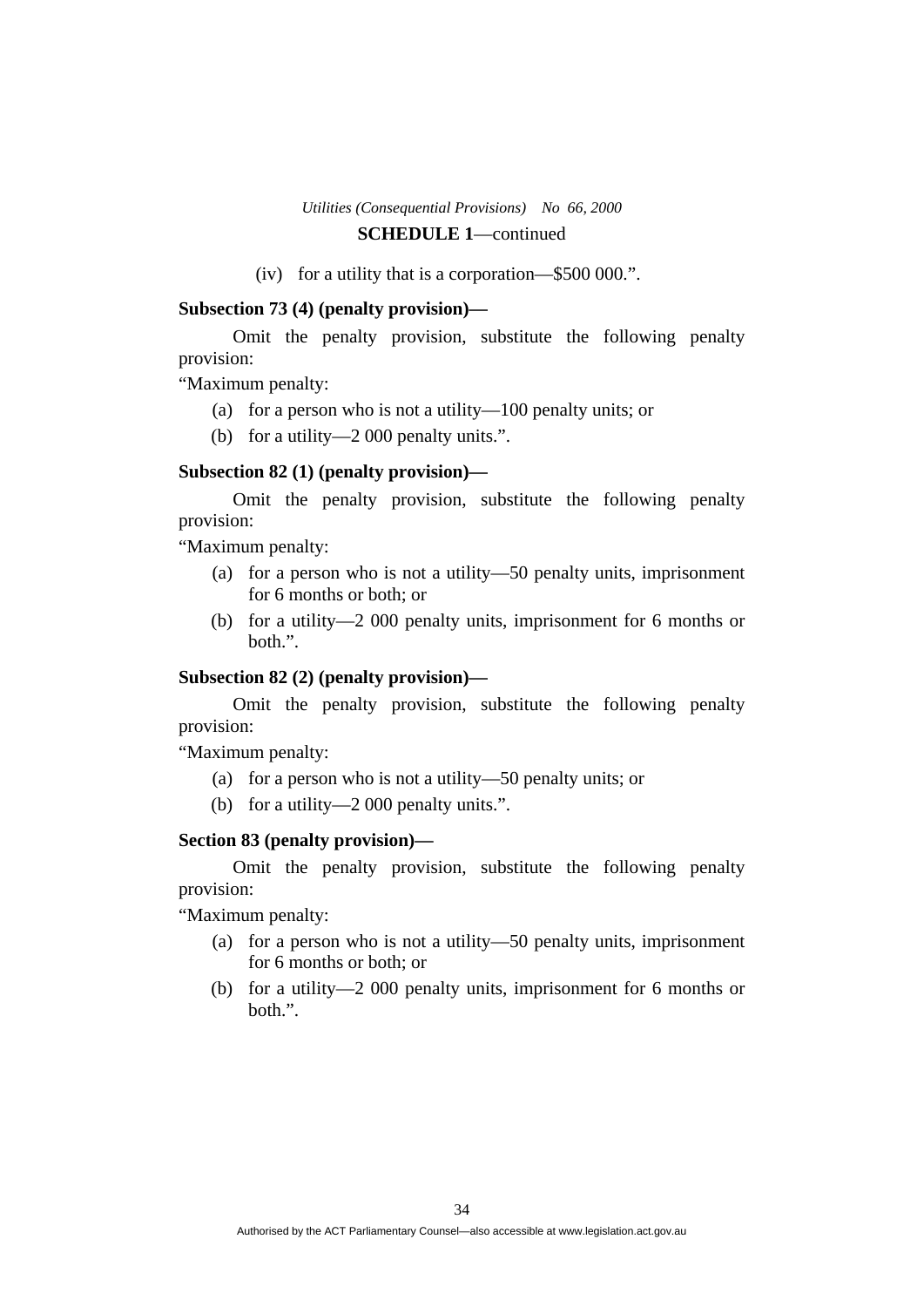### **Subsection 93 (2) (penalty provision)—**

 Omit the penalty provision, substitute the following penalty provision:

"Maximum penalty:

- (a) for a person who is not a utility—50 penalty units, imprisonment for 6 months or both; or
- (b) for a utility—2 000 penalty units, imprisonment for 6 months or both.".

#### **Section 98 (penalty provision)—**

 Omit the penalty provision, substitute the following penalty provision:

"Maximum penalty:

- (a) for a person who is not a utility—50 penalty units; or
- (b) for a utility—2 000 penalty units.".

### **Subparagraphs 118 (3) (c) (i) and (ii)—**

Omit the subparagraphs, substitute the following subparagraphs:

- "(i) for a person (other than a utility)—\$5 000; or
- (ii) for a corporation (other than a utility)—\$25 000; or
- (iii) for a utility who is an individual—\$100 000; or
- (iv) for a utility that is a corporation—\$500 000.".

#### **Subsection 118 (4) (penalty provision)—**

 Omit the penalty provision, substitute the following penalty provision:

"Maximum penalty:

- (a) for a person who is not a utility—100 penalty units; or
- (b) for a utility—2 000 penalty units.".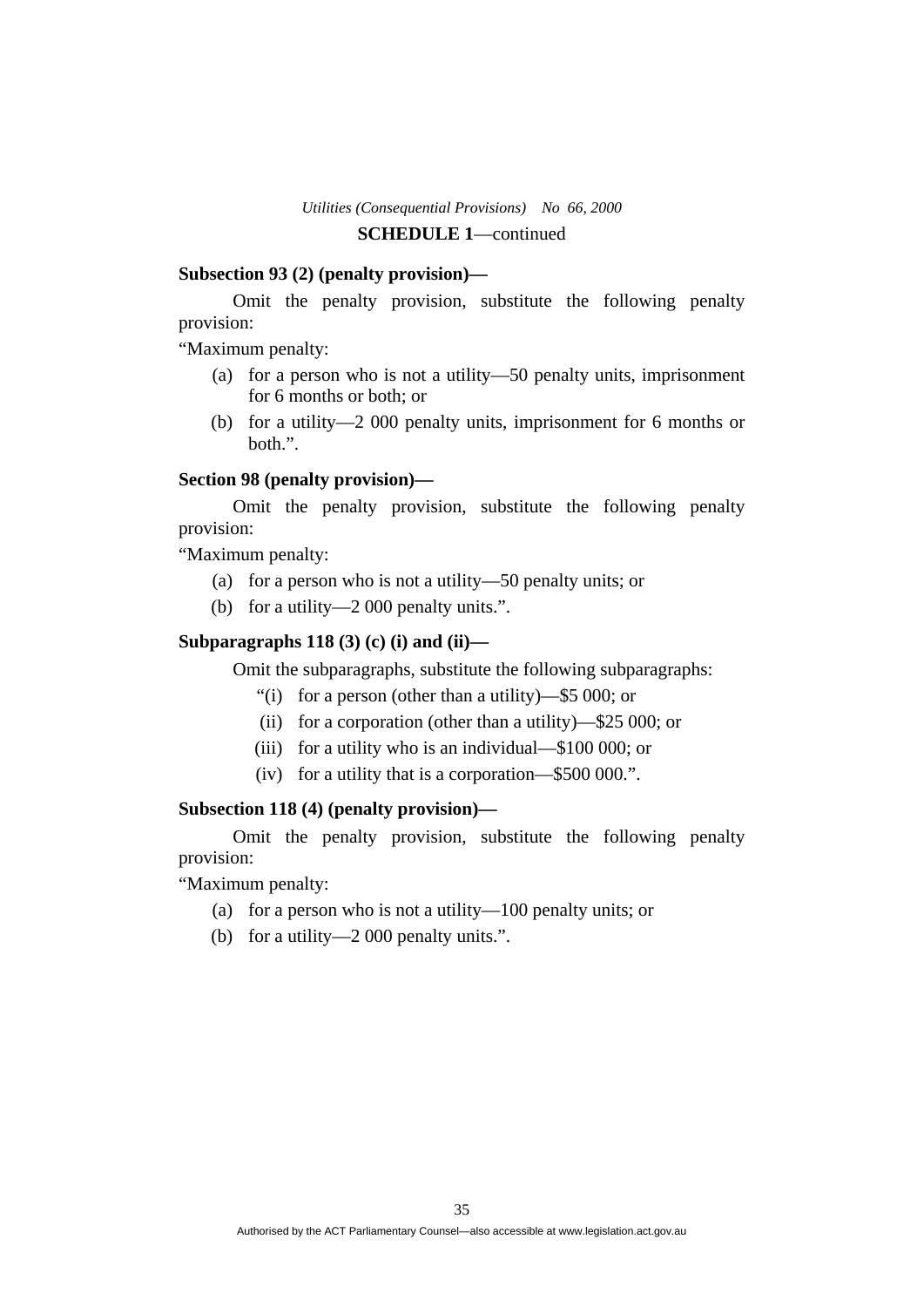#### **New Parts 6A and 6B—**

After Part 6 insert the following Parts:

### "**PART 6A—PUBLIC HEALTH ALERTS**

#### "118A **Issue of public health alerts**

If the chief health officer considers that it is necessary—

- (a) to protect the public from a public health risk; or
- (b) to provide a rapid response to a public health risk;

he or she may publish a notice (a *public health alert*) about the risk and precautions that may be taken by the public to deal with the risk.

#### "**PART 6B—DRINKING WATER AND SEWAGE PROCESSING**

### "*Division 1—Drinking water*

### "118B **Definitions for div 1**

In this Division—

*processing*, of drinking water, means collecting, treating, distributing or supplying drinking water.

*water distributor*—see *Utilities Act 2000*, dictionary.

*water supplier*—see *Utilities Act 2000*, dictionary.

*water utility* means a water distributor or a water supplier.

#### "118C **Relationship with other provisions of this Act**

 This Part does not prevent the application of any other provision of this Act as it relates to the processing of drinking water by a water utility.

#### "118D **Water processing health risk—public warning by utility**

 A water utility must, if it has reasonable grounds for believing that an imminent serious risk to public health is likely to arise due to the processing of drinking water by it—

- (a) inform the chief health officer as soon as possible about the risk; and
- (b) publish a notice in a daily newspaper published and circulating in the Territory alerting the public to the risk; and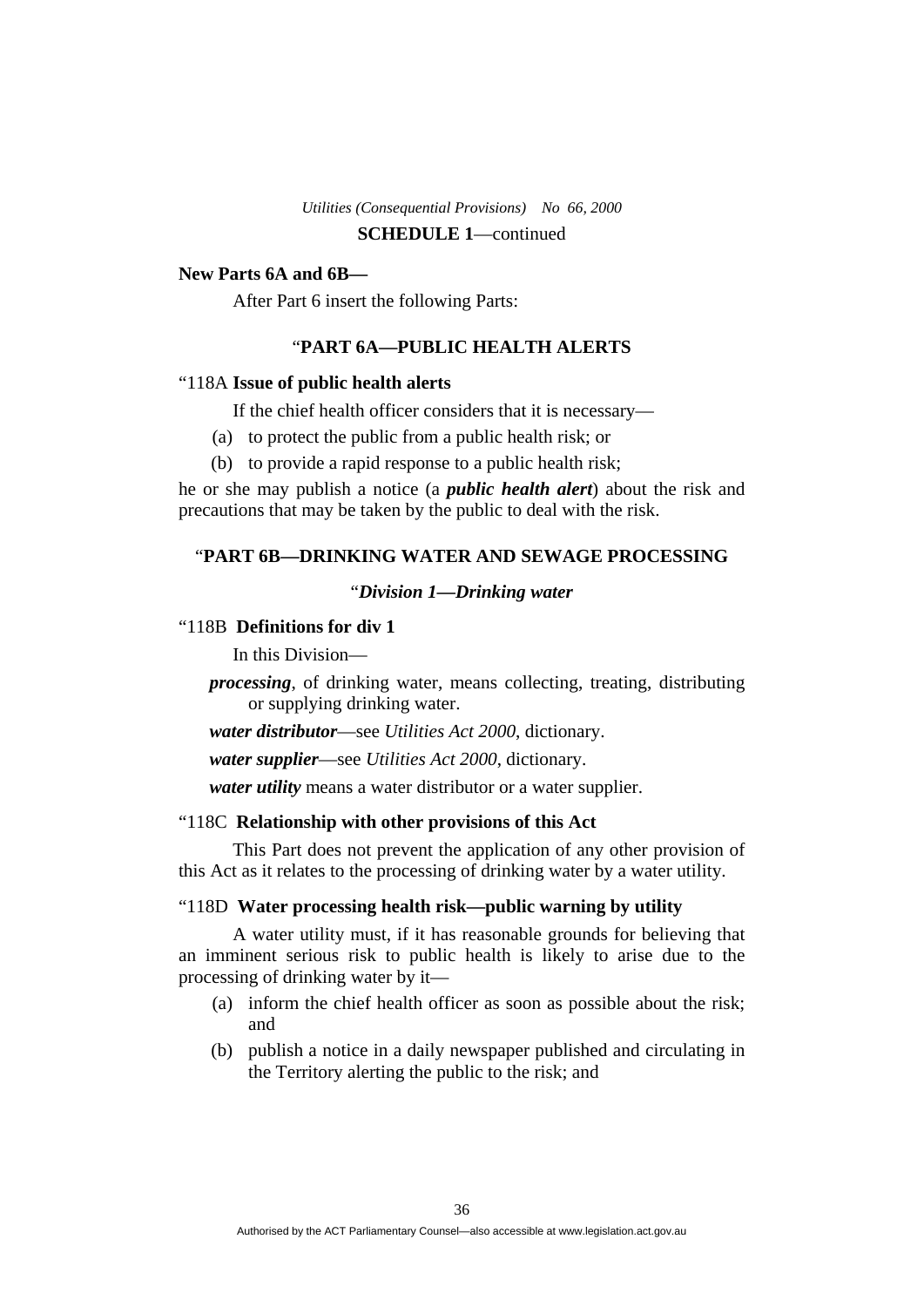(c) take all other reasonable measures to alert the public to the risk. Maximum penalty: 2 000 penalty units.

### "118E **Misleading information about water processing**

"(1) If the chief health officer has reasonable grounds for believing that a water utility has published misleading information to the public or to a section of the public about the processing of drinking water by the utility, the chief health officer may, by written notice to the utility, direct the utility to correct the information in the manner stated in the direction.

"(2) The direction may include a requirement that the utility publish the correction in a stated manner, in a stated medium (or media) and within a stated period.

"(3) The utility must comply with the direction.

Maximum penalty: 2 000 penalty units.

### "118F **Provision of water processing information to chief health officer**

"(1) For this Act, the chief health officer may, by written notice to a water utility, require the utility to give the chief health officer information, within the period stated in the notice, about the processing of drinking water by the utility.

"(2) The utility must comply with the requirement.

Maximum penalty: 500 penalty units.

### "118G **Contaminated drinking water provided by water utility**

"(1) A water utility must not, without lawful authority, knowingly or recklessly contaminate water used, or for use, as drinking water by people or animals.

"Maximum penalty: 2 000 penalty units.

"(2) A water utility that contravenes subsection (1) commits a separate offence for each day during any part of which the contamination continues.".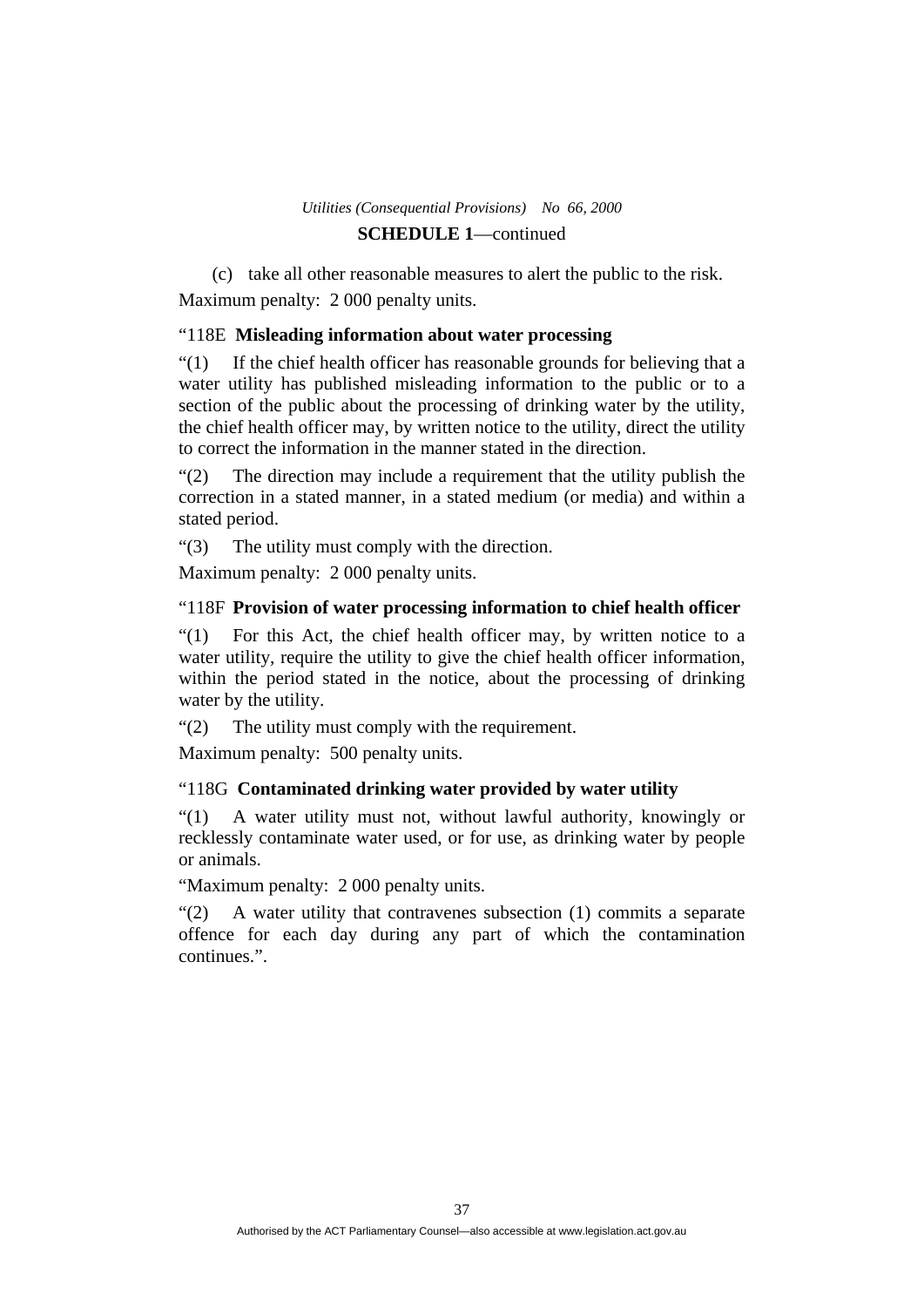#### "*Division 2—Sewage*

#### "118H **Definitions for div 2**

In this Division—

*processing*, of sewage, means conveying sewage from premises or collecting, treating or disposing of sewage.

*sewerage utility***—**see *Utilities Act 2000*, dictionary.

### "118I **Relationship with other provisions of this Act**

 This Part does not prevent the application of any other provision of this Act as it relates to the processing of sewage by a sewerage utility.

### "118J **Sewage processing health risk—public warning by utility**

 A sewerage utility must, if it has reasonable grounds for believing that an imminent serious risk to public health is likely to arise due to the processing of sewage by it—

- (a) inform the chief health officer as soon as possible about the risk; and
- (b) publish a notice in a daily newspaper published and circulating in the Territory alerting the public to the risk; and
- (c) take all other reasonable measures to alert the public to the risk.

Maximum penalty: 2 000 penalty units.

#### "118K **Misleading information about sewage processing**

"(1) If the chief health officer has reasonable grounds for believing that a sewerage utility has published misleading information to the public or to a section of the public about the processing of sewage by the utility, the chief health officer may, by written notice to the utility, direct the utility to correct the information, in the manner stated in the direction.

"(2) The direction may include a requirement that the utility publish the correction in a stated manner, in a stated medium (or media) and within a stated period.

"(3) The utility must comply with the direction.

Maximum penalty: 2 000 penalty units.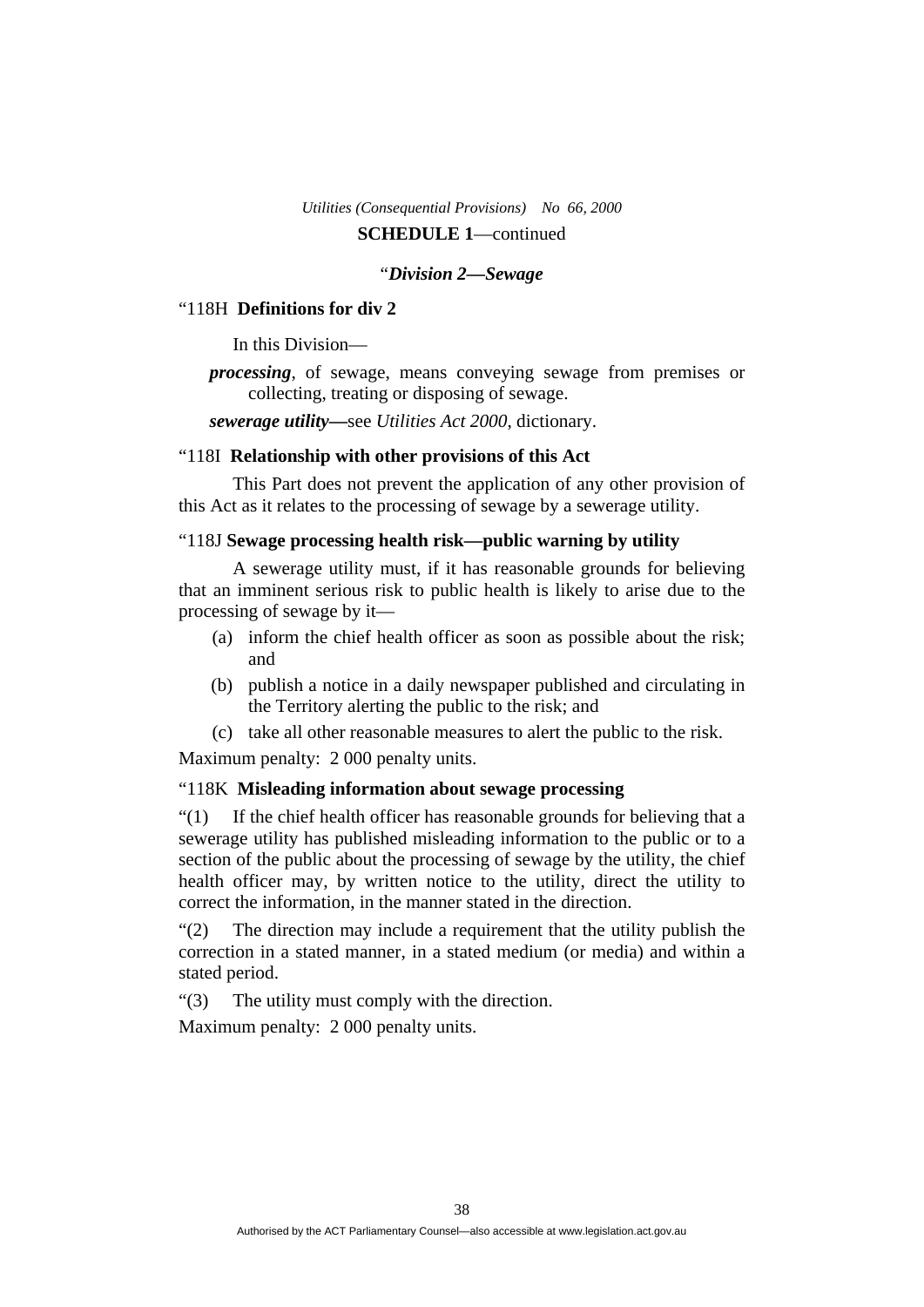### "118L **Provision of sewage processing information to chief health officer**

"(1) For this Act, the chief health officer may, by written notice to a sewerage utility, require the utility to give the chief health officer information, within the period stated in the notice, about the processing of sewage by the utility.

"(2) The utility must comply with the requirement. Maximum penalty: 500 penalty units.".

#### **Subsection 120 (3) (penalty provision)—**

 Omit the penalty provision, substitute the following penalty provision:

"Maximum penalty:

- (a) for a person who is not a utility—50 penalty units; or
- (b) for a utility—2 000 penalty units.".

#### **Subsections 129 (1), (2) and (3) (penalty provisions)—**

 Omit the penalty provision, substitute the following penalty provision:

"Maximum penalty:

- (a) for a person who is not a utility—50 penalty units, imprisonment for 6 months or both; or
- (b) for a utility—2,000 penalty units, imprisonment for 6 months or both.".

### **Subsection 138 (3)—**

Omit the subsection, substitute the following subsection:

"**(3)** The regulations may create offences for contraventions of the regulations and prescribe maximum penalties of not more than—

(a) for a person who is not a utility—10 penalty units; or

(b) for a utility—400 penalty units.".

### **Dictionary (proposed new definition of** *utility***)—**

Insert the following definition:

"*utility*—see *Utilities Act 2000*, dictionary.".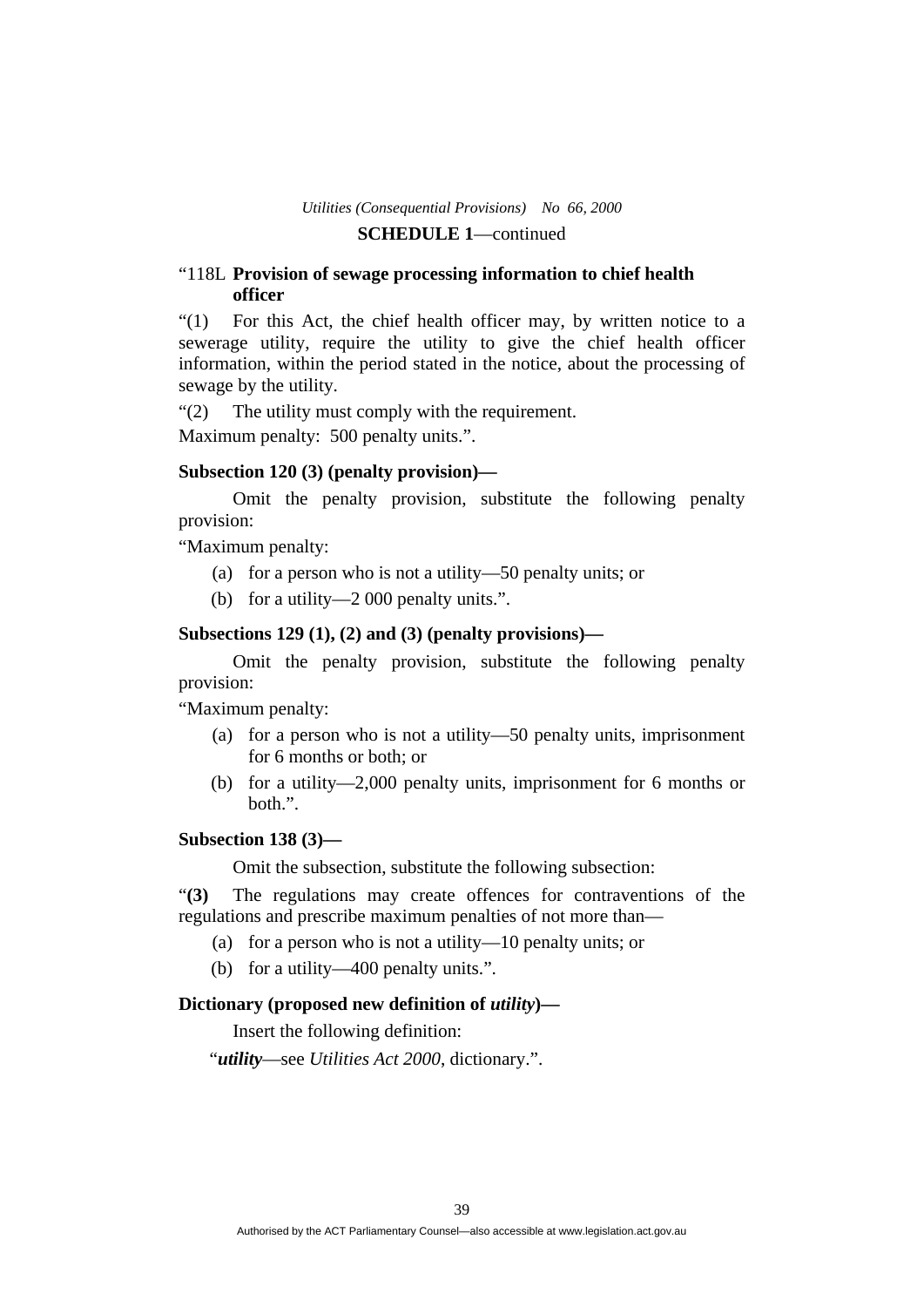#### **Part 14**

*Rates and Land Rent (Relief) Act 1970* 

#### **Subsection 2 (1) (definition of** *Commissioner***)—**

Omit the definition, substitute the following definition:

"*commissioner* means the Commissioner for Australian Capital Territory Revenue.".

### **Subsection 2 (1) (definitions of** *excess water rates***,** *sewerage rates* **and**  *water rates***)—**

Omit the definitions.

### **Section 2AB—**

Repeal the section.

#### **Subsection 2B (1) (definition of** *rates***)—**

 Omit the definition, substitute the following definition: "*rates* means land rates.".

### **Section 21A (definition of** *parcel of land***)—**

Omit the definition, substitute the following definition:

"*parcel of land* means rateable residential land under the *Rates and Land Tax Act 1926*, including—

- (a) a lease; or
- (b) a unit under the *Unit Titles Act 1970*.".

#### **Section 21A (definition of** *rates***)—**

Omit ", sewerage rates or water rates".

#### **Section 21B—**

Repeal the section.

#### **Section 21H—**

Omit "section 27 of the *Sewerage Rates Act 1968* or section 32 of the *Water Rates Act 1959*".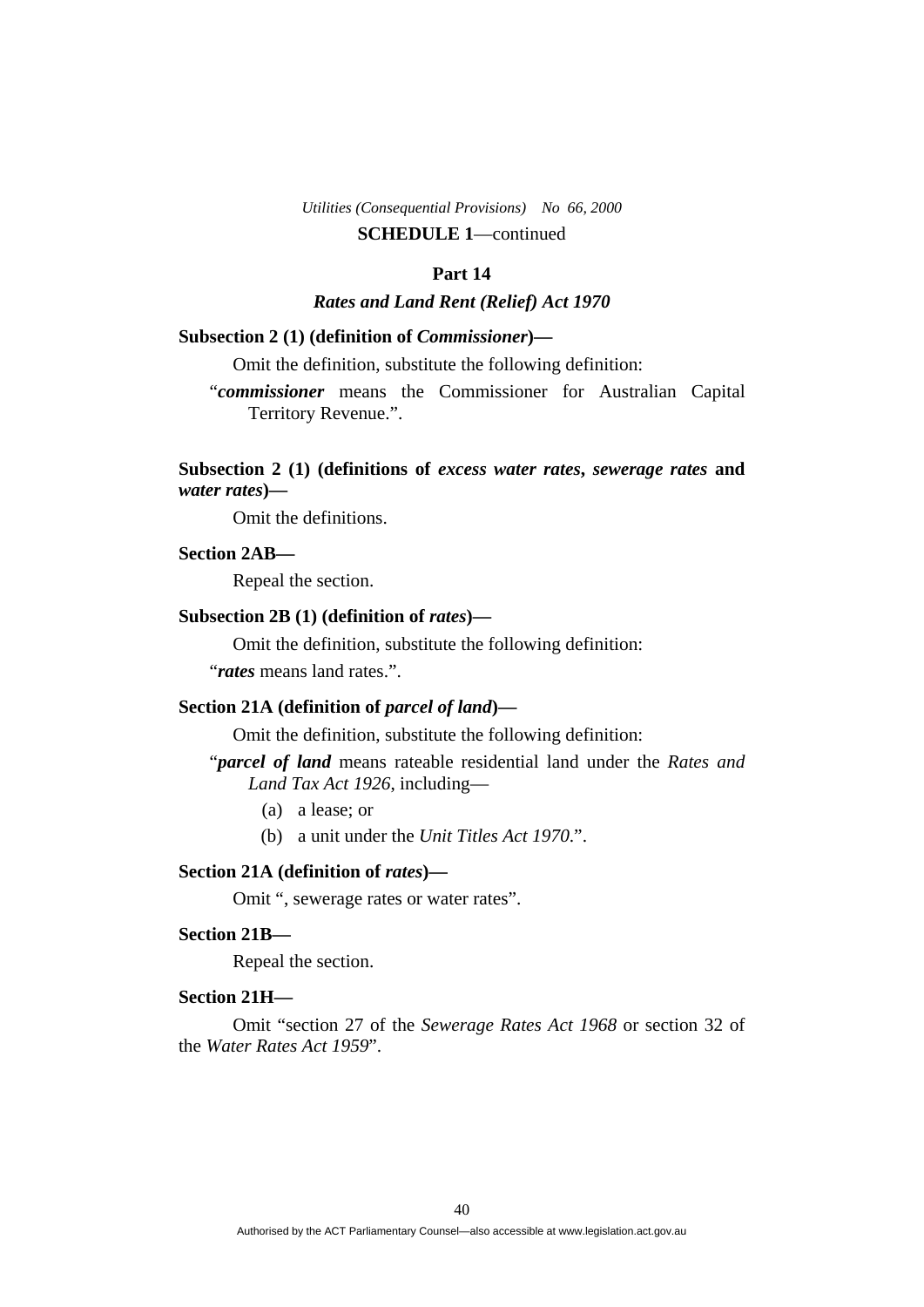#### **New section 25—**

After section 24 insert the following section:

#### "25 **Savings and transitional arrangements**

- "(1) In this section
	- *applied provisions* means the provisions of the former Act mentioned in subsection (3).
	- *commencement day* means the day on which Part 13 (*Rates and Land Rent (Relief) Act 1970*) of Schedule 1 of the *Utilities (Consequential Provisions) Act 2000* commences.
	- *former Act* means the *Rates and Land Rent (Relief) Act 1970*, and the regulations under that Act, in force immediately before the commencement day.
- "(2) On and after the commencement day—
	- (a) any instrument in force under the former Act in relation to rates mentioned in subsection (3) continues in force subject to the applied provisions of the former Act; and
	- (b) any other thing having effect under the former Act in relation to rates mentioned in subsection (3) has effect on and after that day subject to the applied provisions of the former Act.

"(3) For subsection (2), despite the amendment of this Act by the *Utilities (Consequential Provisions) Act 2000*, the provisions of the former Act continue to apply in relation to water rates and sewerage rates in respect of any period before the commencement day.

"(4) Subsection (2) does not limit the operation of subsection (3).

"(5) The Executive may make regulations modifying the operation of this section to make provision—

- (a) with respect to any matter that is not already, or is not adequately, dealt with by this section arising from, connected with or consequential on the amendment of this Act by the *Utilities (Consequential Provisions) Act 2000*; and
- (b) in particular, by way of specifying a person or entity who is to perform a function under the applied provisions of the former Act as continued in force under this section.
- "(6) Subsection (5) expires 6 months after it commences.".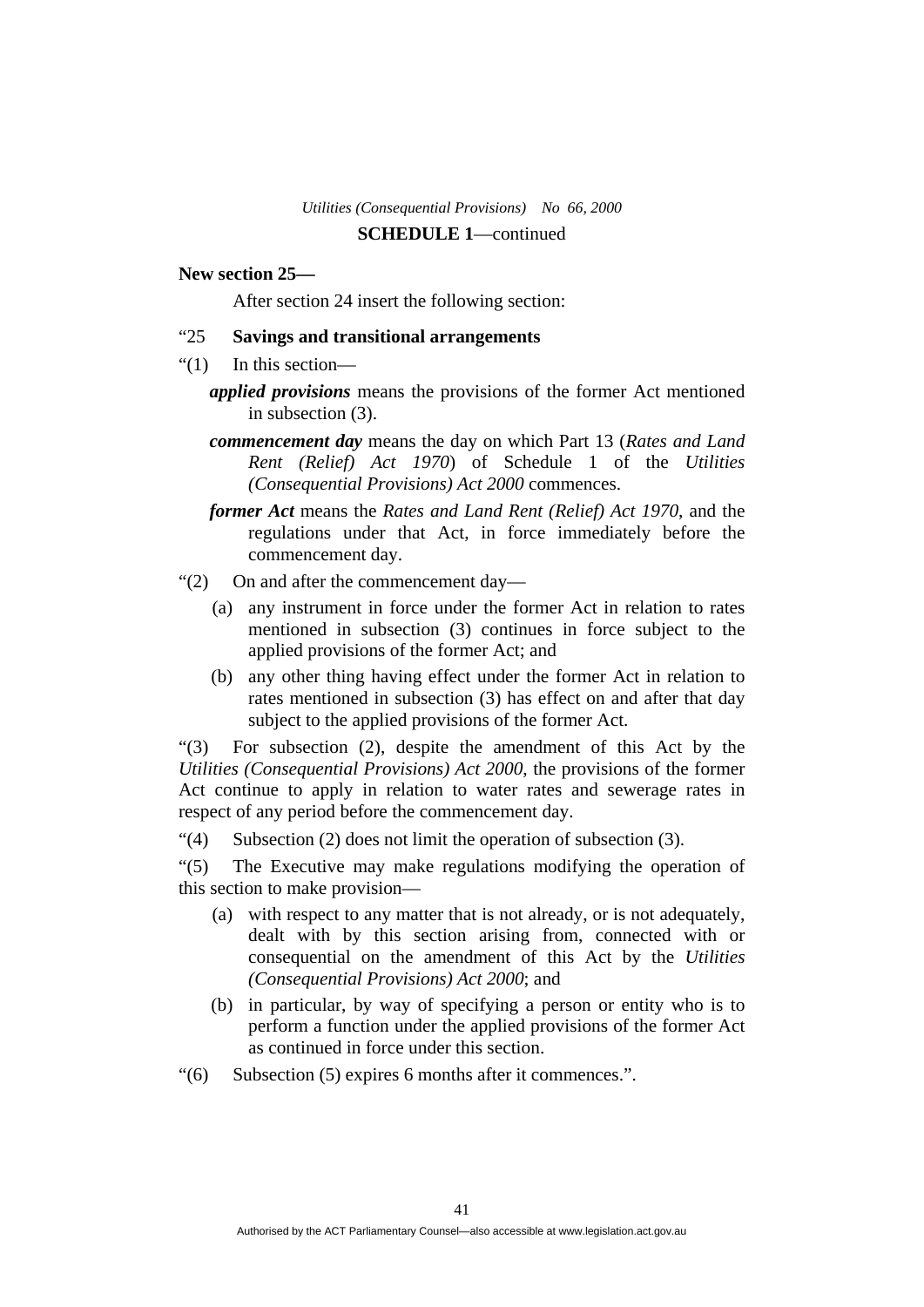### **Part 15**

### *Scaffolding and Lifts Act 1912*

**Subsection 3 (1) (definition of** *excavation work***, paragraphs (a) and —** 

Add at the end "or".

### **Subsection 3 (1) (definition of** *excavation work***, paragraph (c))—**  Omit ", and", substitute "; or".

### **Subsection 3 (1) (definition of** *excavation work***, paragraph (d))—**

Omit the paragraph, substitute the following paragraphs:

- "(d) the installation or maintenance of a network facility under the *Utilities Act 2000*; or
	- (e) excavating for water, sewerage, drainage, gas or electricity supply;".

#### **Subsection 3 (1)—**

Insert the following definition:

"*network facility*—see *Utilities Act 2000*, dictionary.".

#### **Part 16**

### *Trade Measurement Act 1991*

#### **Paragraph 6 (2) (a)—**

Omit the paragraph.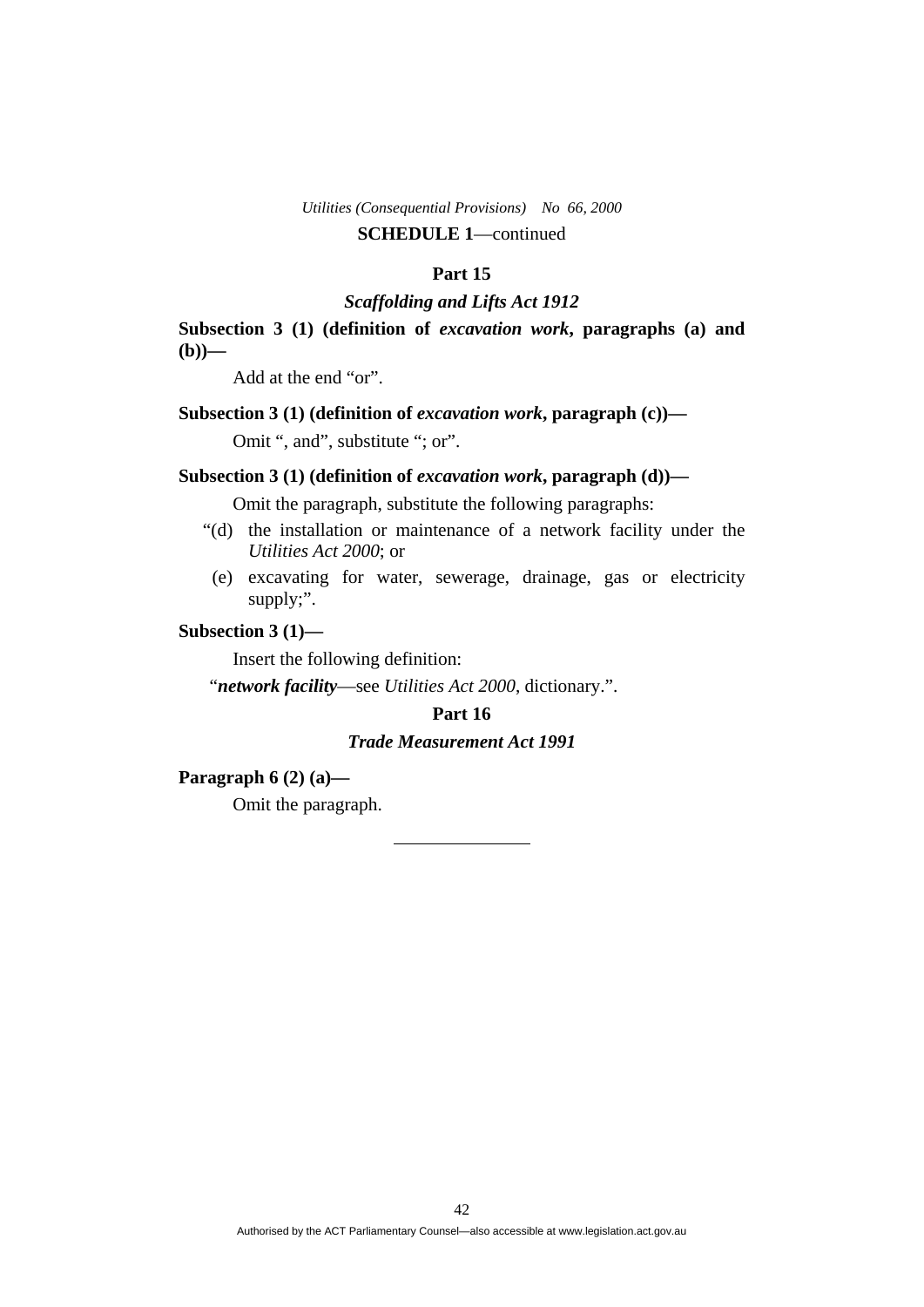#### **SCHEDULE 2** (See s 3 (2))

### REGULATIONS AMENDED

#### **Part 1**

### *Building Regulations*

**Subregulation 12 (2) (definitions of** *the sewerage system* **and** *water main***)—** 

 Omit "the *Canberra Sewerage and Water Supply Regulations*", substitute "Australian Standard 3500 as in effect on 1 March 1999".

#### **Part 2**

#### *Construction Practitioners Registration Regulations*

#### **Subregulation 4 (2)—**

 Omit "*Canberra Sewerage and Water Supply Regulations*", substitute *"Water and Sewerage Act 2000* and the *Water and Sewerage Regulations 2000*".

#### **Subregulation 4 (3)—**

Omit "the *Canberra Sewerage and Water Supply Regulations*", substitute "Australian Standard 3500 as in effect on 1 March 1999".

#### **Part 3**

#### *Dangerous Goods Regulations 1978*

#### **Subclause 225 (7)—**

Omit the subclause, substitute the following subclauses:

- "(7) This clause does not apply to a gas network.
- "(8) In this clause—

*gas network—*see *Utilities Act 2000*, section 10 (Gas networks).".